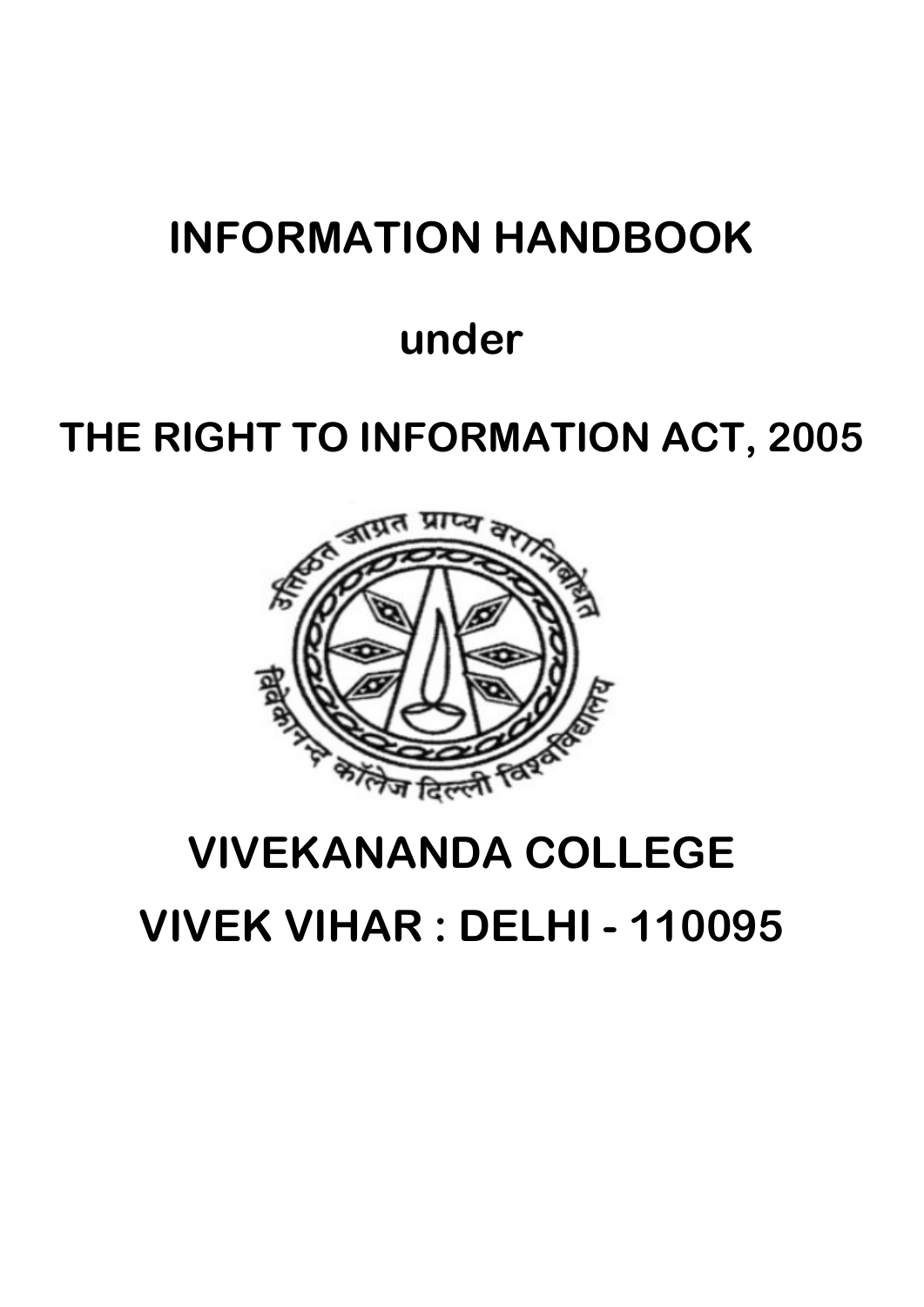# **CONTENTS**

### **PAGES**

| 1.  | Manual $-1$ | Particulars of organisation, functions and duties                        | $1 - 2$        |
|-----|-------------|--------------------------------------------------------------------------|----------------|
| 2.  | Manual - 2  | Powers and duties of the officers and employees                          | $3 - 4$        |
| 3.  | Manual - 3  | Rules, Instructions, Manuals and Records for Discharging Functions       | 5              |
| 4.  | Manual - 4  | Norms Set by the College for the discharge of its functions              | 6              |
| 5.  | Manual - 5  | Rules, Instruction and Manuals used by its employee                      | $\overline{7}$ |
| 6.  | Manual - 6  | Official documents and their availability                                | 8              |
| 7   | Manual - 7  | Mode of Public Participation                                             | 9              |
| 8.  | Manual - 8  | Various Committees of the Staff Council                                  | 10             |
| 9   | Manual - 9  | Directory of Officers and employees                                      | $11 - 14$      |
| 10. | Manual - 10 | Monthly remuneration received by each employee                           | 15             |
| 11. | Manual - 11 | Budget allocation of the College                                         | 16             |
| 12. | Manual - 12 | Manner of execution of subsidy programme                                 | 17             |
| 13. | Manual - 13 | Particulars of recipients of concessions, permits granted                | 18             |
| 14. | Manual - 14 | Information available in electronic form                                 | 19             |
| 15. | Manual - 15 | Means, methods and facilities available to citizens for obt. Information | 20             |
| 16. | Manual - 16 | List of Information Officer                                              | $21 - 22$      |
| 17. | Manual - 17 | Other information's                                                      | 23             |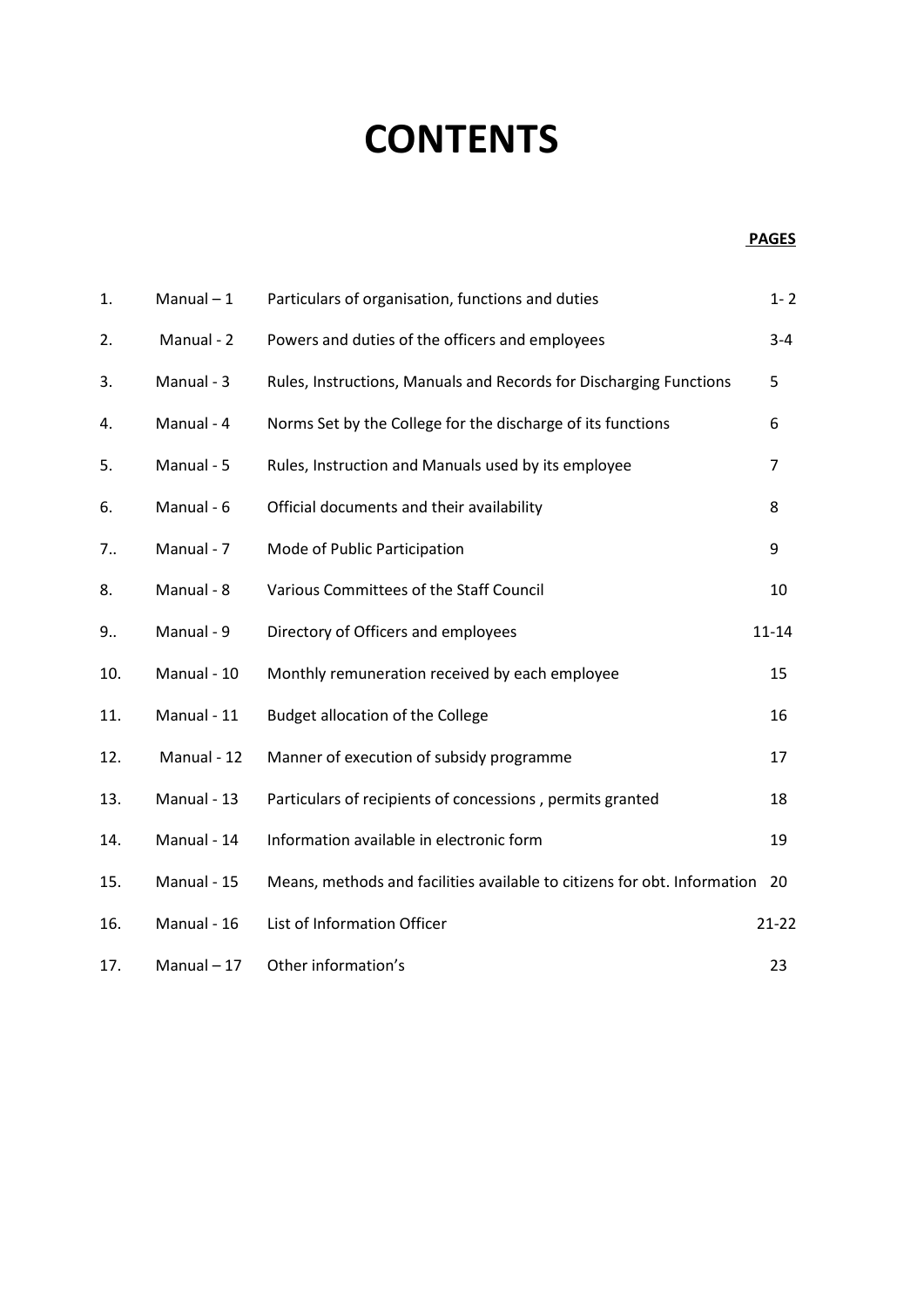## $\leftrightarrow$  Manual 1  $\leftrightarrow$

**→ → Particulars of organisation, functions and duties** → →

## **[Section 4(1)(b)(i)**

#### **Aims and Objectives of the organization:**

Vivekananda College provides a dynamic and empowering educational environment for young women seeking an undergraduate degree in various courses approved by Delhi University.

"*Arise, Awake and Stop not till the Goal is reached*" **-** this statement of Swami Vivekananda highlights not only the very purpose of education but also the philosophy of the college

#### **Mission/ Vision:**

The college has come to be known for its emphasis on ideals and values of Swami Vivekananda, which are inculcated in its pupils. "We want that education by which character is formed, strength of mind increased, the intellect is expanded, and by which one can stand on one's own feet. With such an education, women will solve their own problems". – Swami Vivekananda

We at Vivekananda aim to impart education by which character is developed and the mind achieves a broader perspective to enable our students to look upto wider horizons and become honest and responsible citizens of the country

#### **Brief History and background for its establishment:**

The college was setup in 1970 in Gandhi Nagar by the Delhi Administration (now the govt. of NCT of Delhi) out of grants from UGC and Delhi Administration with a specific objective of providing opportunities for higher education to women in the Trans-Yamuna area. The foundation stone of the College building was laid on 26th Oct. 1976 by Prof. S. Nurul Hassan and the building was dedicated by Swami Ranganathananda of the Ramakrishna Mission in 1979. The college started in a school building with approximately 300 students admitted to B.A. (Pass). Since

then the college has witnessed a meteoric rise in the number of students seeking admission in the different courses offered by it. It is one of the most sought after college in the Trans-Yamuna area for women education. It has grown to its present stature under the able guidance of the founder principal, Dr. Raj Wadhwa and the first chairperson of the Governing Body, Dr. R.N. Kataria. Subsequent chairpersons and members of the Governing Body and Principals added their valuable contributions to the growth and development of the college over the years.

The dedication, commitment and loyalty of the teaching and non-teaching staff, along with the enthusiasm and achievements of the students over the years, have contributed largely to bring the college to its present position. Today, the college offers many discipline and honours courses at the undergraduate level, two post graduate courses – Hindi and Sanskrit and two add-on courses. At present the number of students is around 2265**.**

### **Organization and Administrative Machinery:**

- 1. A Governing Body, constituted by the Executive Council, Delhi University to administer the affairs of the college, as follows:
	- o A person appointed by the Vice-Chancellor as (Chairman)
	- o Treasurer of the University (ex-officio)
	- o The Principal of the college (ex-officio) Member-Secretary
	- o Not less than five and not more than eight members appointed by the Executive Council.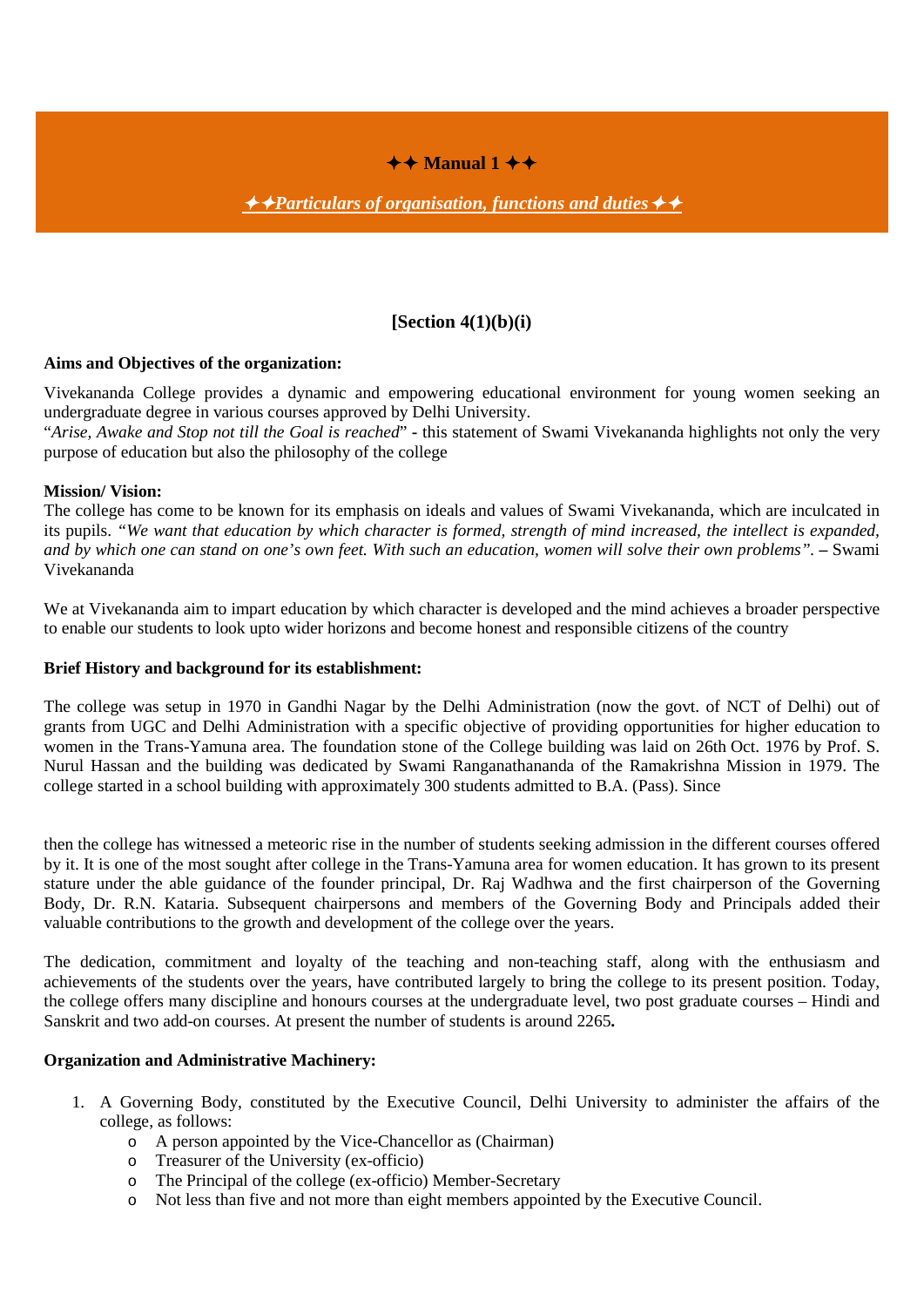- o Two members of the teaching staff by the rotation according to seniority for a term of one year. One of the teachers' representatives shall be from among those with more than ten years of service; and one from among those with less than ten years of service. If however, eligible candidates are not available in one of those categories, both the representatives may be taken from the other.
- 2. Principal. The Governing Body appoints a full time principal on the recommendations of the Selection Committee appointed for the purpose, with the approval of the Executive Council.
- 3. Bursar appointed by College Governing Body.
- 4. Teaching staff and librarian, appointed by a duly constituted Selection Commission.
- 5. Non-teaching staff appointed by a duly constituted Selection Committee.
- 6. Each department has a teacher in charge, appointed by seniority, for a term of two years.
- 7. The college has a staff council that operates in accordance with ordinance XX 6-A.

**Arrangements and method made for seeking public participation / contribution:** Public involvement in the administration of the college is through nomination of people from various walks of public life on its Governing Body as per provisions of statute 30(1)(c)(i) of Delhi University Act, 1922.

#### **Mechanism available for monitoring the service delivery and public grievance resolution**

Monitoring of the affairs of the college is through its Governing Body, Academic Council & Executive Council of the University of Delhi. Management of the various activities of the college is supervised by the Principal through various staff council committees.

### **Courses Offered by College:**

### **8. Courses Offered by College:**

| S.No.          | <b>Name of Course</b>  | <b>Level</b><br><b>UG</b><br>PG<br><b>Dipl</b> | <b>Type</b><br>FT<br><b>PT</b> | <b>Nature</b><br><b>Regular</b><br>Self<br>Fin. | <b>Selection Past</b><br>merit National<br><b>Test</b><br><b>State Test</b><br><b>University</b><br><b>Test College</b><br><b>Test</b> | Annual<br><b>Fees</b><br>$[$ in Rs. $]$<br>Approx. |
|----------------|------------------------|------------------------------------------------|--------------------------------|-------------------------------------------------|----------------------------------------------------------------------------------------------------------------------------------------|----------------------------------------------------|
| $\mathbf{1}$   | Applied Psychology (H) | <b>UG</b>                                      | Full Time                      | Regular                                         | <b>Merit Basis</b>                                                                                                                     | 13400/-                                            |
| 2.             | B.A.(P)                | UG                                             | Full Time                      | Regular                                         | Merit Basis                                                                                                                            | With FT and                                        |
|                |                        |                                                |                                |                                                 |                                                                                                                                        | Music 13400/-                                      |
|                |                        |                                                |                                |                                                 |                                                                                                                                        | Others 12900/-                                     |
| $\mathfrak{Z}$ | B.Com(P)               | <b>UG</b>                                      | Full Time                      | Regular                                         | <b>Merit Basis</b>                                                                                                                     | 12900/                                             |
| $\overline{4}$ | B. Com (H)             | <b>UG</b>                                      | Full Time                      | Regular                                         | <b>Merit Basis</b>                                                                                                                     | 12900/                                             |
| 5.             | English (H)            | <b>UG</b>                                      | Full Time                      | Regular                                         | <b>Merit Basis</b>                                                                                                                     | 12900/                                             |
| 6              | Hindi (H)              | <b>UG</b>                                      | Full Time                      | Regular                                         | <b>Merit Basis</b>                                                                                                                     | 12900/                                             |
| $\overline{7}$ | History (H)            | UG                                             | Full Time                      | Regular                                         | Merit Basis                                                                                                                            | 12900/                                             |
| $\, 8$         | Maths (H)              | <b>UG</b>                                      | Full Time                      | Regular                                         | <b>Merit Basis</b>                                                                                                                     | 12900/                                             |
| 9              | Political Science (H)  | UG                                             | Full Time                      | Regular                                         | <b>Merit Basis</b>                                                                                                                     | 12900/                                             |
| 10             | Sanskrit (H)           | <b>UG</b>                                      | Full Time                      | Regular                                         | <b>Merit Basis</b>                                                                                                                     | 12900/                                             |

**Address of the College:** Vivekananda College, VivekVihar, Delhi – 110095 Phone No. : 011- 22150100, Telefax : 22164626

Email. : [vivac2008@gmail.com](mailto:vivac2008@gmail.com)

#### **Working Hours of the College:**

- Office: 9 a.m. to 5.30 p.m. (Monday to Friday)
- Teaching is 06 days a week. (Monday to Saturday in accordance to the time-table)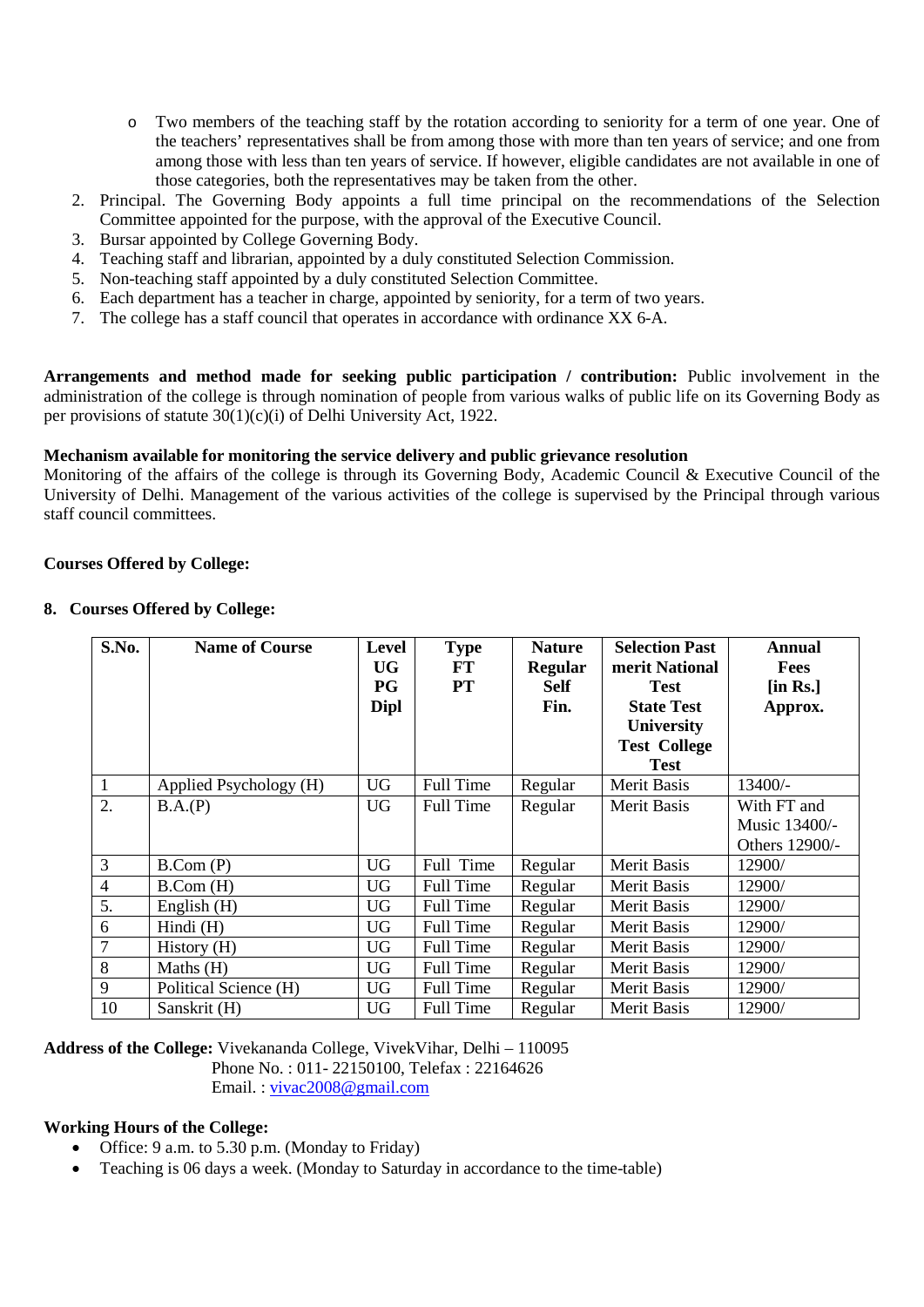## $\leftrightarrow$  Manual 2  $\leftrightarrow$

**→ Powers and duties of the officers and employees** ◆ ↑

## **[Section 4(1)(b)(ii)]**

The powers and duties of the Governing Body and other authorities as per Statute 30 and Ordinance XVIII of the University of Delhi are specified in Governance of Colleges, University of Delhi. (Details also available on the website of University of Delhi [:www.du.ac.in\)](http://www.du.ac.in/)

## **Designation Powers and Duties**

- 1. **Chairman:** The Chairman shall preside over the meetings of the Governing Body. In the absence of the Chairman at any particular meeting, the member present shall elect one of their member to be Chairman of the meeting.
	- $\triangleright$  In any emergency, in which, in the opinion of the Chairman, immediate action is required, the Chairman shall after considering the opinions of the Principal of the College, take such action subject to these "Rules" as he thinks necessary and shall report the action taken by him to the Governing Body at its next meeting for approval and confirmation.
- 2. **Treasurer:**The Governing Body shall appoint a Treasurer from among its members in accordance with Ordinance XVIII (4) to supervise the receipts and expenditure of the Governing Body. The Treasurer shall be responsible for the proper maintenance of its accounts.
	- $\triangleright$  The Treasurer shall advice the Governing Body in regard to it financial policy.
	- $\triangleright$  The Treasurer shall, subject to the direction and control of the Governing Body, manage the property and investments of the college and shall be responsible for the presentation of the Annual Estimates and the Annual Statement of Accounts.
	- $\triangleright$  The Chairman and the Treasurer acting jointly shall be authorized to sign all contracts on behalf of the College subject to Clauses 6 of the Memorandum of Association.
	- $\triangleright$  The Treasurer shall be custodian of the funds and securities of the College. Subject to the direction and control of the Governing Body, the Treasurer shall have power to buy, sell, endorse and otherwise, negotiate or transfer all Government or other securities, stocks, shares and other instruments of a similar character on behalf of the college and to realize interest, dividend, bonus and profit due thereon.
	- $\triangleright$  All suits and proceedings by or against the college affecting properly, investment and other financial matter, shall be filed and defended in the name of the Treasurer.
	- $\triangleright$  The Treasurer shall exercise such further powers and perform such other duties as may be prescribed by the Governing Body.
- 3. **Principal** The Principal being the Head of the College under the Act is the Chief Executive Officer of the College.
	- $\triangleright$  The Principal shall realize and receive all grants or other money due to the college from the Central and State Government, and the University and other persons, bodies and authorities.
	- $\triangleright$  The Principal shall not accept the membership of the Governing Body of any other college of the University of Delhi.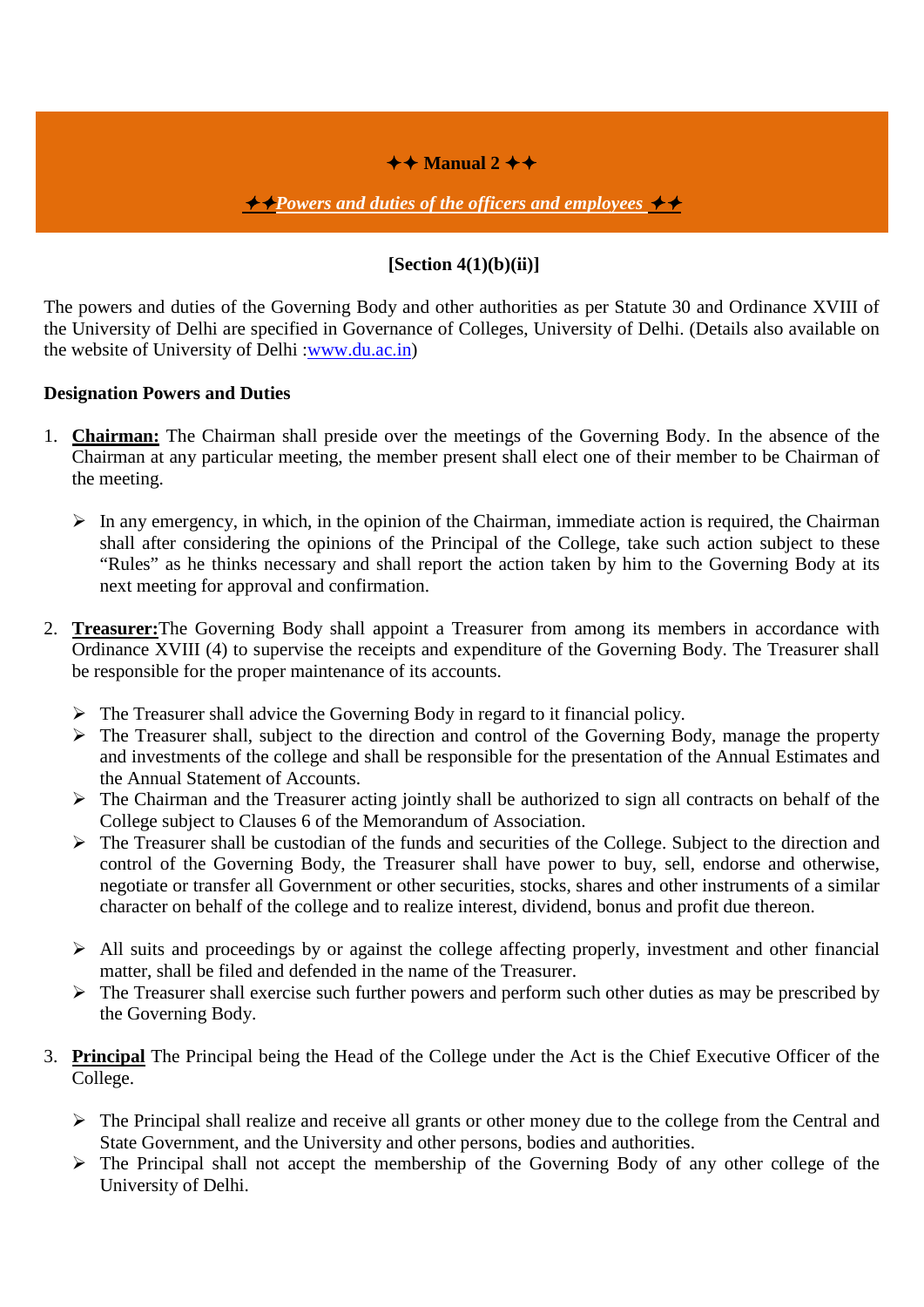- $\triangleright$  The Principal shall be responsible for the organization of teaching and co-curricular activities of the college.
- $\triangleright$  The Principal shall sanction leave of all types, within the rules prescribed, to all non-teaching staff and officiating arrangements, wherever necessary, will also be made by him in accordance with the rules.
- $\triangleright$  The Principal shall sanction all types of leave expecting studyleave, leave without pay and privilege leave to the teaching staff in accordance with the rules except that in case the grant of leave involves appointment of a substitute, the same will be done by him with the approval of the Chairman.
- $\triangleright$  The Principal may suspend any non-teaching employee after recording in writing the reason for the same and proceed to take disciplinary action, but no final decision regarding punishment etc will be taken by him without the prior approval of the Governing Body.
- $\triangleright$  Subject to control by the Governing Body the Principal shall in addition to his other powers and functions (i) operate the Students Fund (ii) have powers to appoint Class IV Staff, and suspend and dismiss such staff and report the same to the Governing Body.
- The Principal will decide the polices regarding Examination (College), promotion and admission to the college after consultation with the Staff Council as constituted under Ordinance XVIII (6).
- $\triangleright$  The Principal, in order to keep the members of the Governing Body informed of the progress of expenditure of the College shall submit a half yearly statement of income and expenditure of the College through the Treasurer, to the Governing Body for information according to the Budge heads.

4. **Bursar** : The Governing Body on the recommendation of the Principal shall appoint Domestic

Bursar in accordance with the provision of Ordinance XVIII (4) (2). The Bursar shall be a member of the teaching staff and he shall, subject to the directions of the Governing Body through the Principal and of the Treasurer, manage the domestic and internal finances of the College.

## **5. Academic Staff :**

- $\triangleright$  Associate Professor  $\cdot$  Day to day teaching work
- $\triangleright$  Assistant Professor
- 6. **Administrative Staff:**Handling day to day work Administration Department
- 7. **Accounts Staff:**Handling day to day work of Accounts Department
- 8. **Library Staff:**Handling day to day work of Library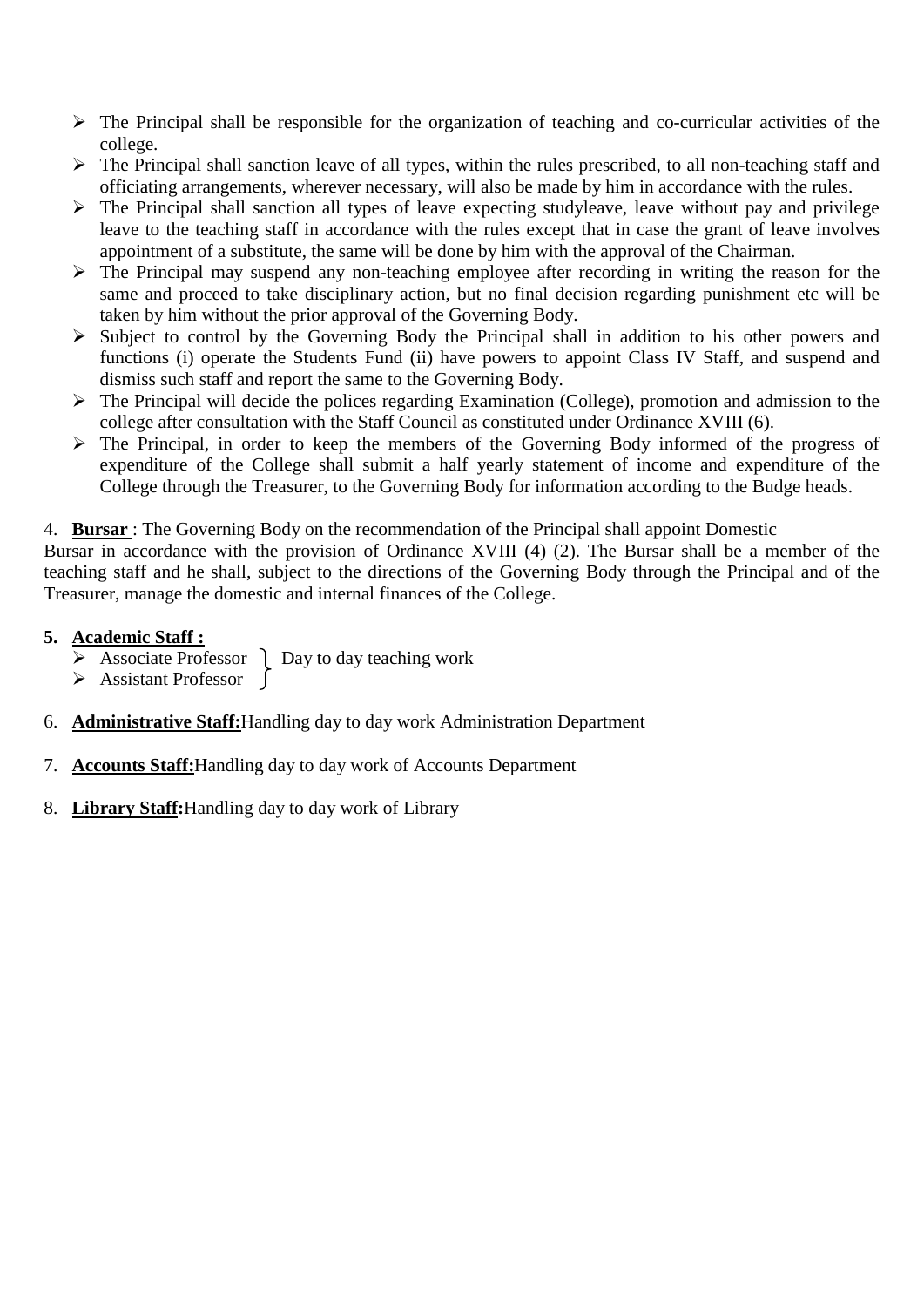# $\leftrightarrow$  Manual 3  $\leftrightarrow$

*Kaules, regulations, instructions, Manual and Records for Discharging Functions* 

## **[Section – 3 (1)(b)(iii)]**

 $\triangleright$  Rules, regulations, instructions, manual and records held by public authority or under its control or used by its employees for discharging functions prescribed by Government of India, U.G.C. and Delhi University.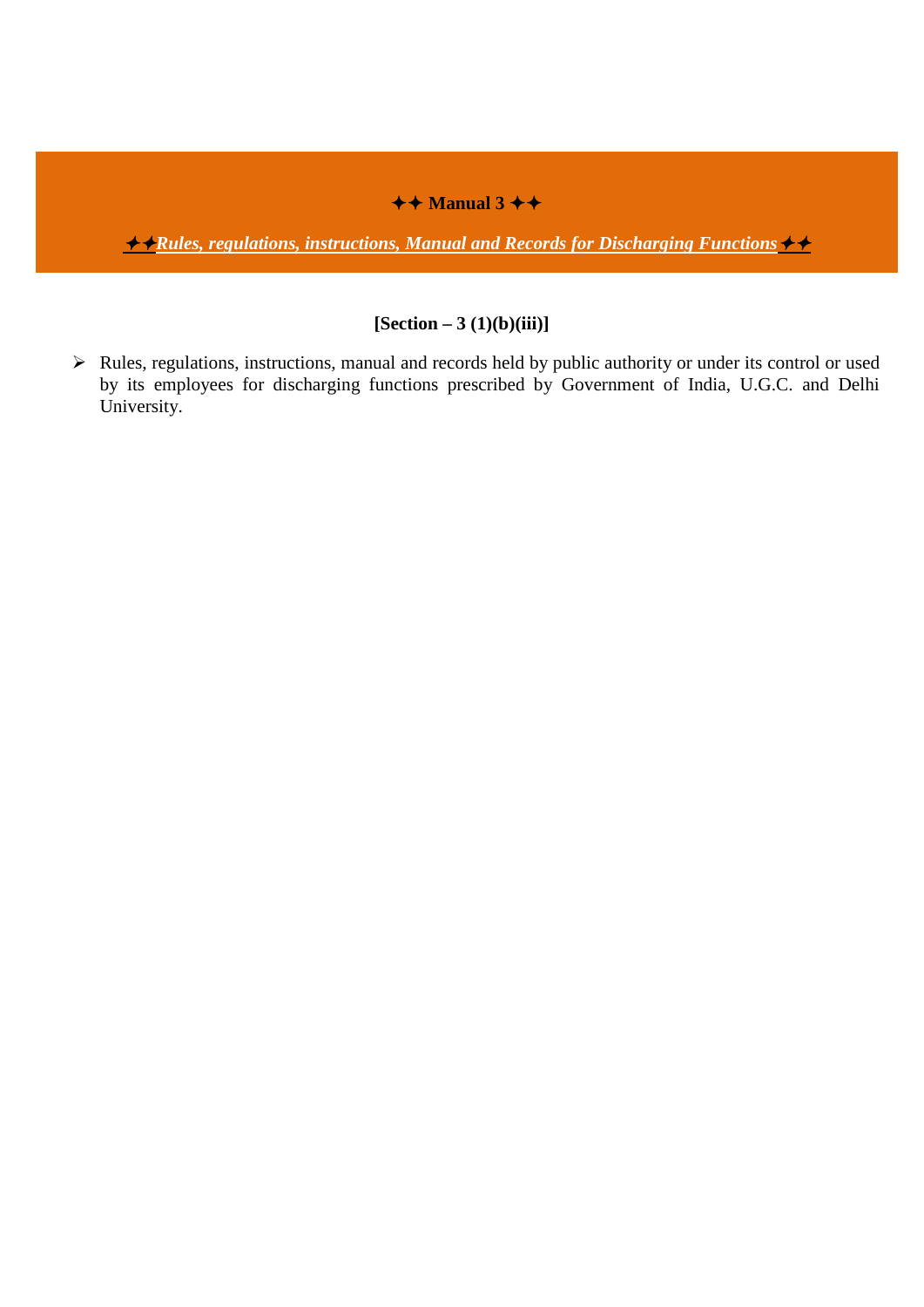# $\overline{\text{A + Manual}}$

*<u><i>Alorms set by the college for the discharge of its functions*</u>

Norms and standards for various academic activities of the college are set by the competent authority such as the Academic Council and Executive Council of the University and by Staff Council and Governing Body of the College.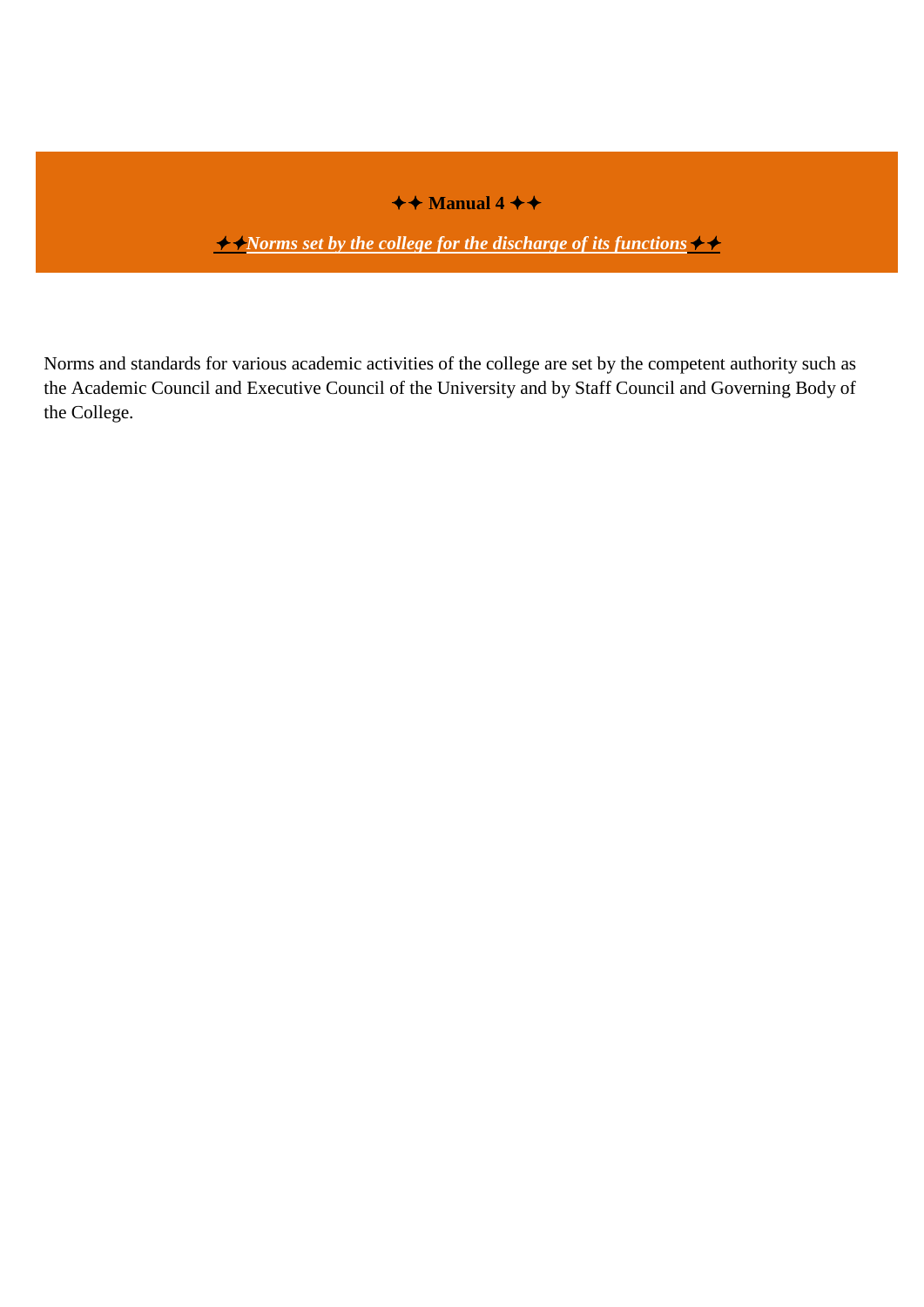## $\leftrightarrow$  Manual 5<sup> $\leftrightarrow$ </sup>

*Rules, regulations, instructions, manual and records held by public authority or under its control or used by its employees for discharging functions*

## **[Section – 4 (1)(b)(iv)]**

**Name/ Title of the Document:**University Calendar (Volume I & II)

**Brief Write up of the Document:**The documentcontains Act of the University, Statutesof the University, Ordinances of the University with respect to admission to the University, Courses of Study, University Examinations etc.

**Type of the Document:**Act / Statutes / Ordinances / Regulations

**Fromwhere one can get a copy of rules,regulations, instructions, manual and records** Complete copy of the document can be obtained from the University of Delhi Address: Publication Division, University of Delhi, Delhi-110 007 Telephone No: 2766 7801 Fax: 2766 7801

### **Rules, regulations and instructions used:**

- 1- Statutes of the University of Delhi as contemplated in the Delhi University Act, 1922.
- 2- Ordinance of the University as contemplated under the Delhi University Act, 1922
- 3- Regulations / instructions for admission and examination regarding all the courses (under-graduate / post-graduate / research) of studies.
- 4- University Non-teaching Employees (Terms and Conditions of Service) Rules, 1971.
- 5- Various rules / instructions concerning personnel management for the teaching and non-teaching staff as approved by the University and adopted by the Governing Body.
- 6- Fundamental Rules and Supplementary Rules of Government of India except where the University has its own provisions with regard to teaching and nonteaching staff.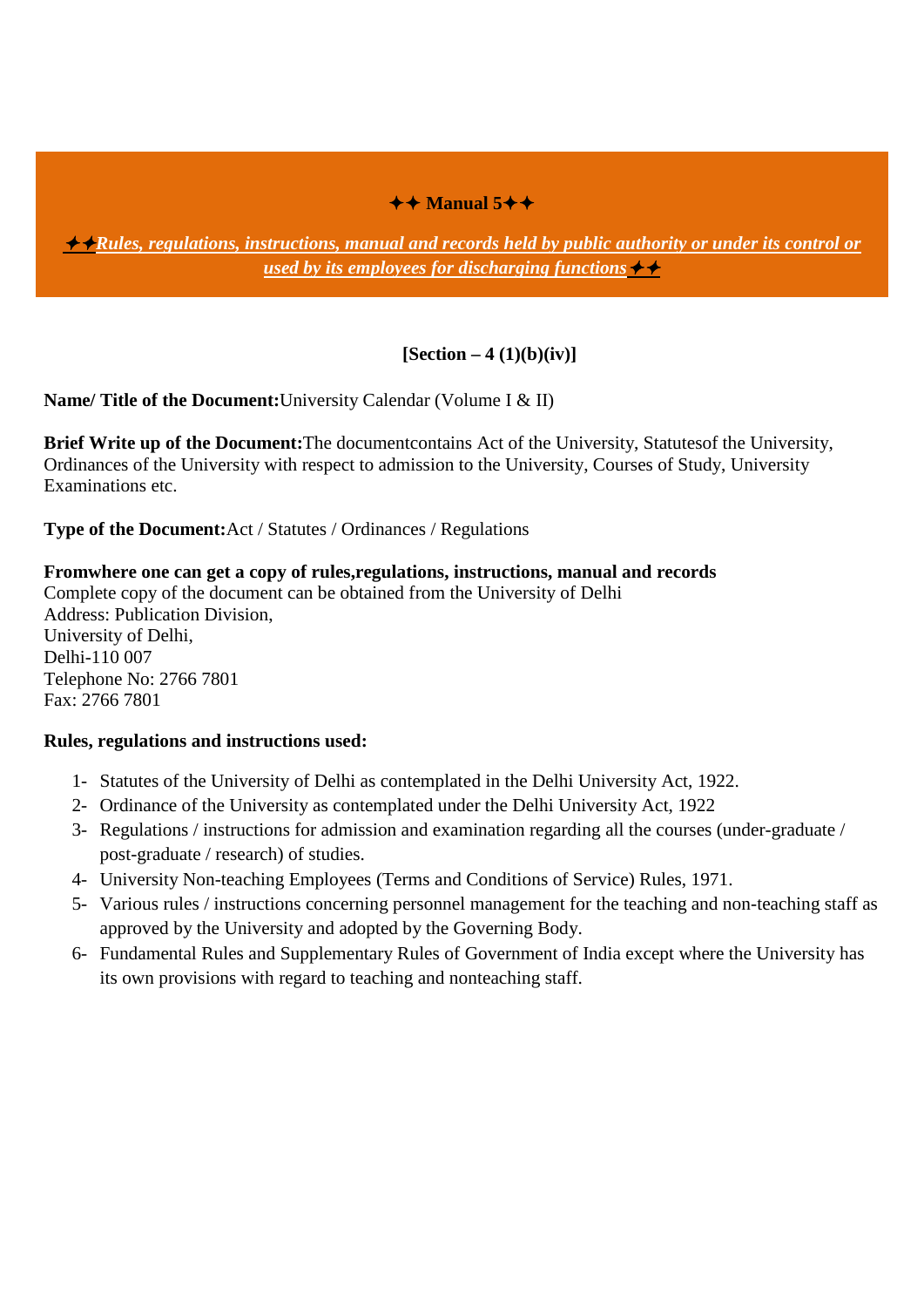$\leftrightarrow$  Manual 6  $\leftrightarrow$ 

**→ →** *Official documents and their availability* 

## **[Section – 4 (1)(b)(vi)]**

- $\geq 1$ . Annual report of the college as published every year.
- $\geq 2$  University Calendar Vol. I dealing with Statutory provisions can be accessed at Delhi University website- [www.du.ac.in](http://www.du.ac.in/)
- $\geq$  3- University Calendar Vol. II dealing with various courses can be accessed at the website of University of Delhi: [www.du.ac.in](http://www.du.ac.in/)

NB. Matter pertaining to examination (confidential), paper setting, evaluation of scripts and consequent procedures; composition and proceeding of the selection Committees and minutes of the Governing Body and Staff Council are confidential and not available in public domain.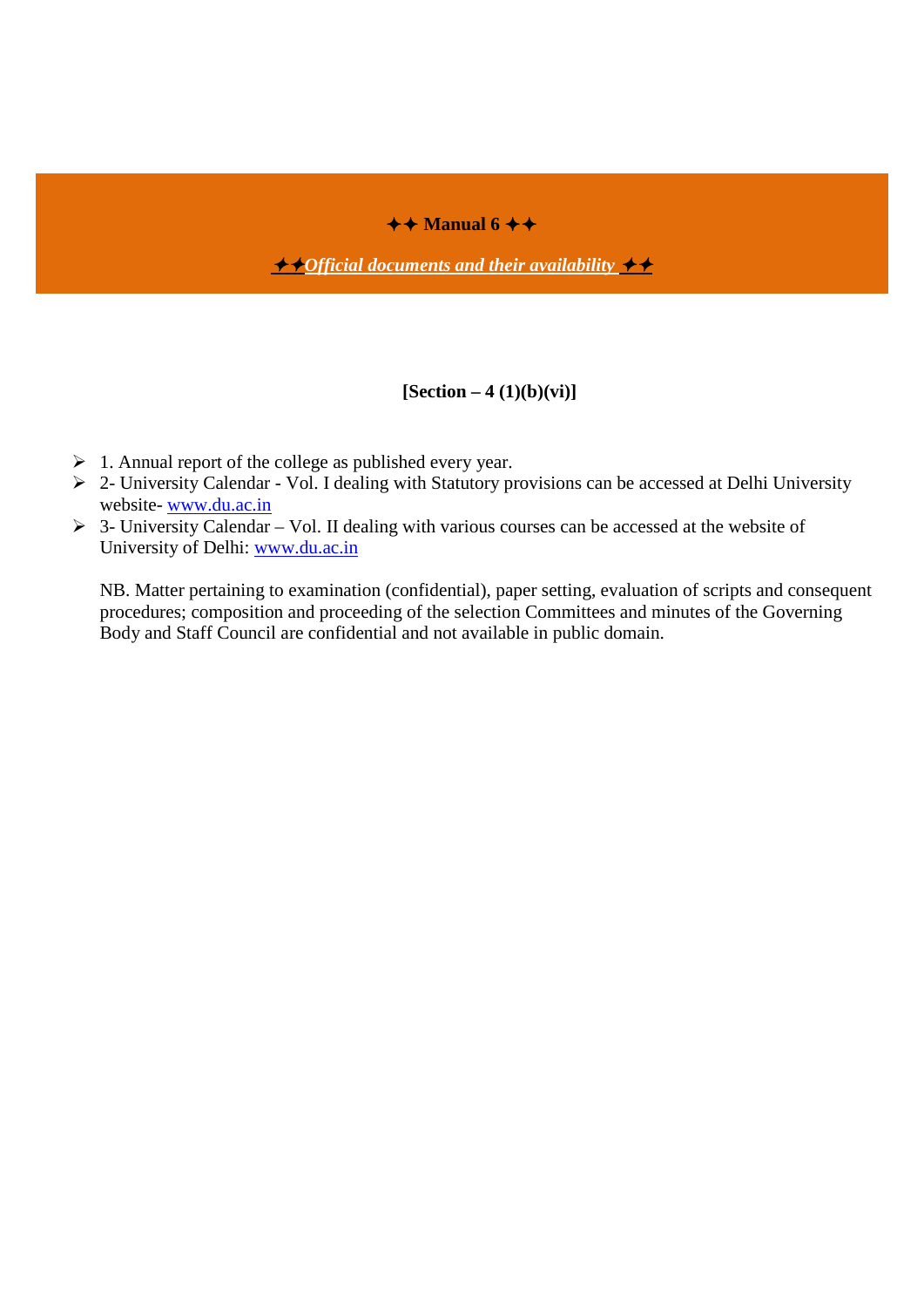# $\leftrightarrow$  Manual 7  $\leftrightarrow$

*Mode of public participation* 

## **[Section – 4 (1)(b)(vii)]**

 $\triangleright$  The College Governing Body which directly supervises the affairs of the college has fifteen members who are eminent personalities of the society and representatives of the public. Besides the college holds public interaction programmes and open sessions at the time of admissions.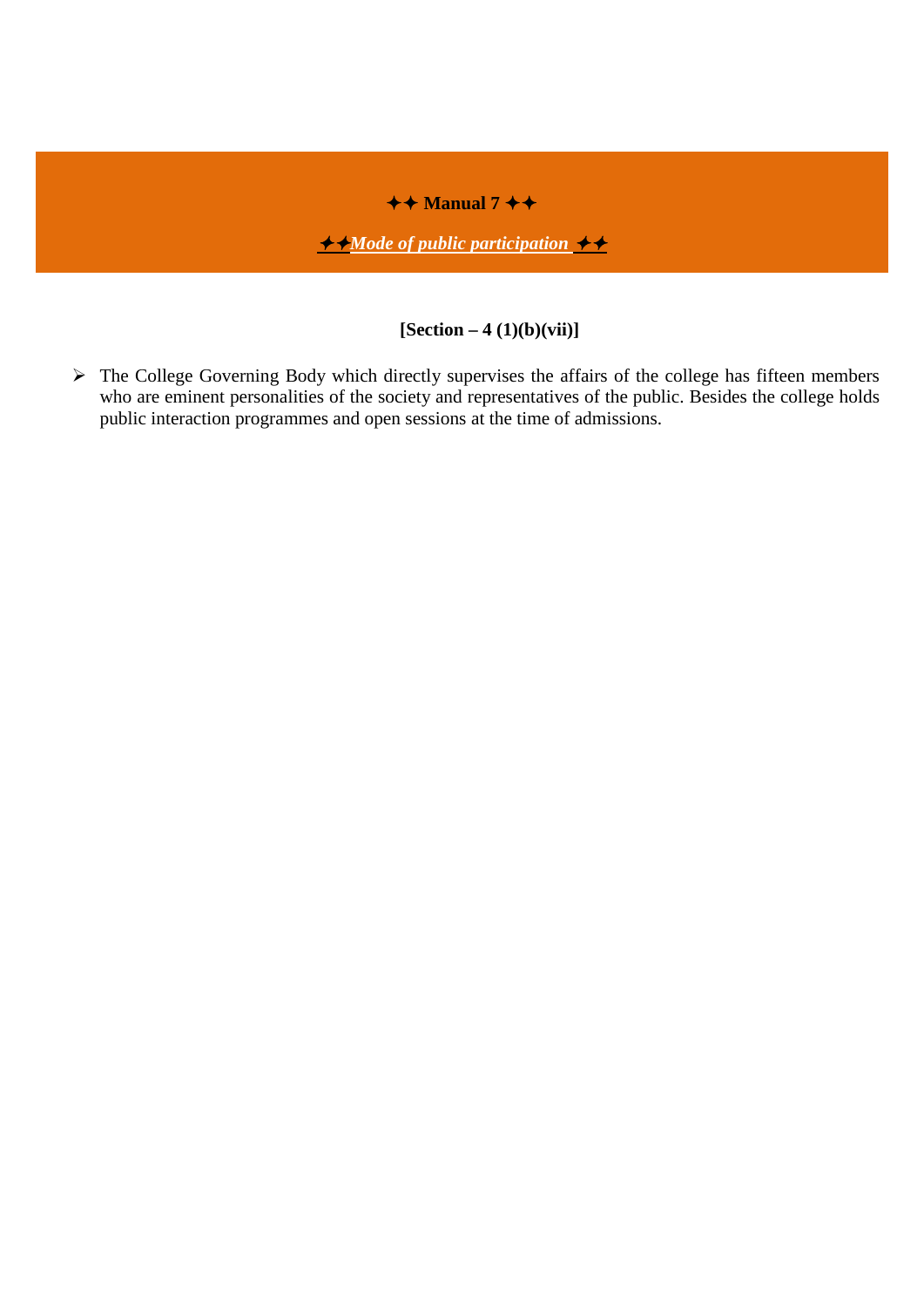## $\leftrightarrow$  Manual 8  $\leftrightarrow$

## $\rightarrow$  *The various committees of the staff council* **→**  $\rightarrow$

## **[Section 4(1)(b)(viii)]**

### **Staff Council Committees (2016 – 2018)**

- **NAAC COMMITTEE**
- **IQAC**
- **PLANNING & PROPOSAL AND ACADEMIC & RESEARCH DEVELOPMENT COMMITTEE**
- **ETHICAL CLEARANCE COMMITTEE** (for research)
- **ADMISSION COMMITTEE**
- **EXAMINATION COMMITTEE**
- **INTERNAL ASSESSMENT MONITORING &MODERATION COMMITTEE** (for Exams.)
- **WORKLOAD AND TIME–TABLE COMMITTEE**
- **ENABLING COMMITTEE**
- **COLLEGE COMPLAINTS COMMITTEE (AGAINST SEXUAL HARASSMENT UNDER ORDINANCE XV(d) )**
- **DISCIPLINE AND GRIEVANCE REDRESSAL COMMITTEE**
- **STOCK VERIFICATION AND PURCHASE COMMITTEE**
- **CANTEEN AND REFRESHMENT COMMITTEE**
- **GARDEN AND ENVIRONMENT COMMITTEE**
- **PLACEMENT COMMITTEE**
- **STUDENTS' UNION ADVISORY COMMITTEE**
- **CULTURAL COMMITTEE**
- **COLLEGE OUTREACH COMMITTEE**
- **ALUMNI COMMITTEE**
- **LAKSHYANK COMMITTEE**
- **WDC**
- **MEDICAL COMMITTEE**
- **VIVEKANANDA AND GANDHI STUDY CIRCLE**
- **AMBEDKAR STUDIES**
- **NSS**
- **FEE CONCESSION, STUDENTS' AID, SCHOLARSHIP & PRIZE COMMITTEE**
- **CAREER ORIENTATION PROGRESS COMMITTEE**
- **SPORTS COMMITTEE**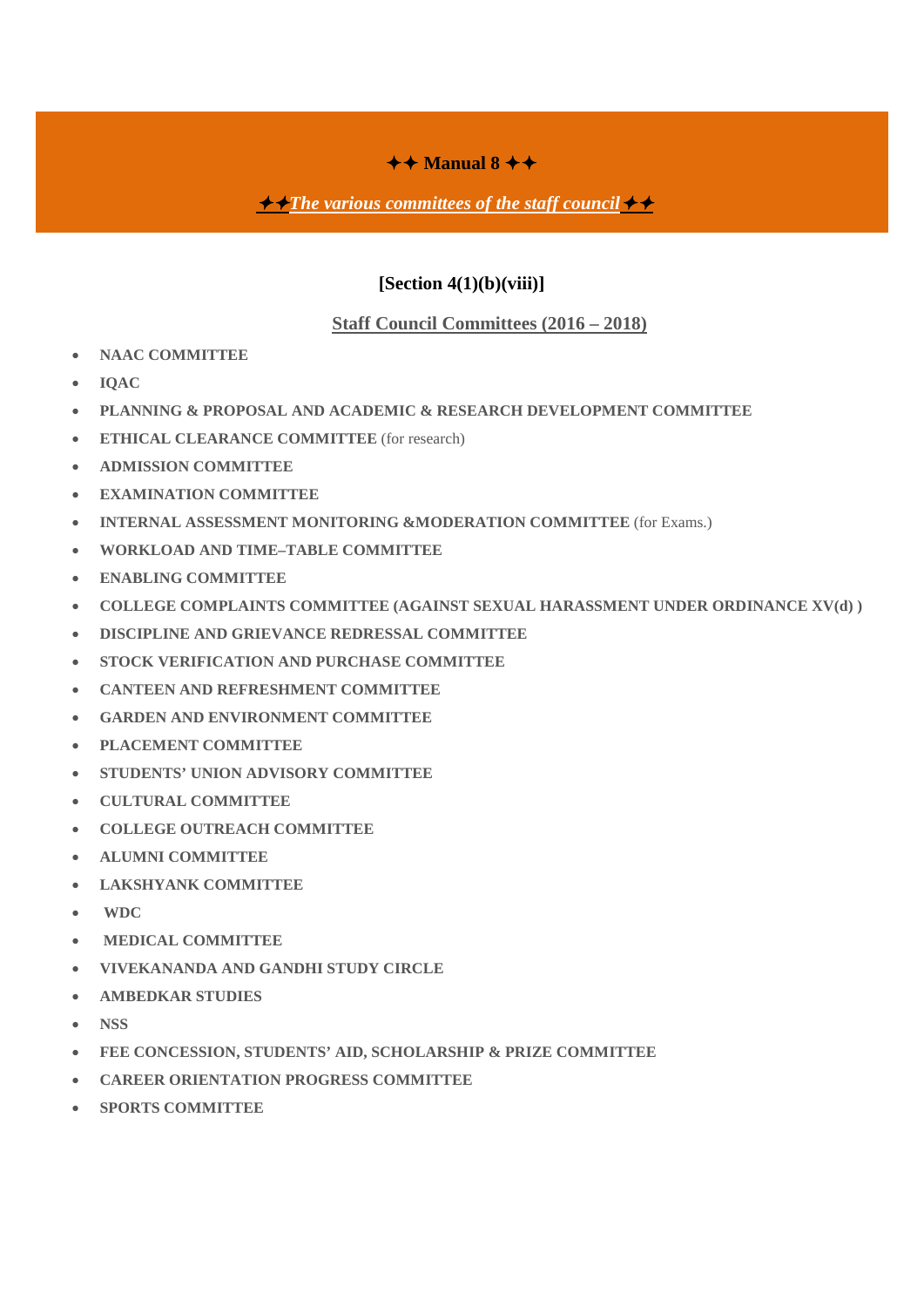$\leftrightarrow$  Manual  $9 + \leftrightarrow$ 

*<u>→ Directory of officers and employees</u>* 

**[Section – 4 (1)(b)(ix)]**

# **LIST OF ACADEMIC STAFF**

**Dr. Hina Nandrajog : Officiating Principal**

| APPLIED PSYCHOLOGY DEPARTMENT         |                                    |                             |  |  |
|---------------------------------------|------------------------------------|-----------------------------|--|--|
| 1.                                    | Dr. Anita Kant                     | Associate Professor         |  |  |
| $\overline{2}$ .<br>Dr. Vanita Sondhi |                                    | Associate Professor         |  |  |
| 3.<br>Dr. Arpana Beniwal              |                                    | <b>Associate Professor</b>  |  |  |
| 4.                                    | Dr. Salma Seth                     | Associate Professor         |  |  |
| 5.                                    | Dr. Shivantika Sharad              | Assistant Professor         |  |  |
| 6.                                    | Dr. Sunil Kr. Verma                | <b>Assistant Professor</b>  |  |  |
| $\overline{7}$ .                      | Dr. Saifur Rehman Farooqi          | Assistant Professor (Adhoc) |  |  |
| 8.                                    | Mr. Chandra Prakash Kapoor         | Assistant Professor (Adhoc) |  |  |
| 9.                                    | Dr. Deepa Sharma                   | Assistant Professor (Adhoc) |  |  |
|                                       | <b>COMMERCE DEPARTMENT</b>         |                             |  |  |
| 10.                                   | Mrs. Chander Kanta Chopra          | Associate Professor         |  |  |
| 11.                                   | Dr. Pushpa Maheshwari              | Associate Professor         |  |  |
| 12.                                   | Dr. Usha Grover                    | <b>Associate Professor</b>  |  |  |
| 13.                                   | Mrs. C.K. Bansal                   | Associate Professor         |  |  |
| 14                                    | Dr. Veena Jain                     | Associate Professor         |  |  |
| 15.                                   | Mrs. Meenakshi Agrawal             | Associate Professor         |  |  |
| 16.                                   | Mrs. Poonam Gupta                  | Associate Professor         |  |  |
| 17.                                   | Mrs. Radhika Srinivasan            | Associate Professor         |  |  |
| 18.                                   | Mrs. Sushma Aggarwal               | Associate Professor         |  |  |
| 19.                                   | Dr. Pavan Gupta                    | Associate Professor         |  |  |
| 20.                                   | Ms. Rachna Megh                    | <b>Assistant Professor</b>  |  |  |
| 21.                                   | Dr. Ranjeeta Phukan                | <b>Assistant Professor</b>  |  |  |
| 22.                                   | Dr. Shubhashir Bose                | <b>Assistant Professor</b>  |  |  |
| 23.                                   | Ms. Laxmi                          | Assistant Professor (Adhoc) |  |  |
| 24.                                   | Ms. Surbhi Gupta                   | Assistant Professor (Adhoc) |  |  |
| 25.                                   | Ms. Shilpa                         | Assistant Professor (Adhoc) |  |  |
| 26.                                   | Dr. Shafaq Zareen                  | Assistant Professor (Adhoc) |  |  |
| 27.                                   | Mr. Wangchok Dorjay                | Assistant Professor (Adhoc) |  |  |
| 28.                                   | Ms. Charu Singh                    | Assistant Professor (Adhoc) |  |  |
| 29.                                   | Mr. Devender Kumar                 | Assistant Professor (Adhoc) |  |  |
| 30.                                   | Mr. Kishor Kr. Shah                | Assistant Professor (Adhoc) |  |  |
| 31.                                   | Ms. Babita Saini                   | Assistant Professor (Adhoc) |  |  |
| 32.                                   | Ms. Nazia Hassan                   | Assistant Professor (Adhoc) |  |  |
|                                       | <b>COMPUTER SCIENCE DEPARTMENT</b> |                             |  |  |
| 33.                                   | Mrs. Isha Mangal                   | Assistant Professor (Adhoc) |  |  |
| 34.                                   | Ms. Devika                         | Assistant Professor (Adhoc) |  |  |
| 35.                                   | Dr. Avaneesh Anand Singh           | Assistant Professor (Adhoc) |  |  |
| 36.                                   | Mr. Neeraj Kohli                   | Assistant Professor (Adhoc) |  |  |
|                                       | <b>ECONOMICS DEPARTMENT</b>        |                             |  |  |
| 37.                                   | Mr. Gagan Pahwa                    | Assistant Professor (Adhoc) |  |  |
| 38.                                   | Mr. Lalit                          | Assistant Professor (Adhoc) |  |  |
| 39.                                   | Mr. Amit Kumar                     | Assistant Professor (Adhoc) |  |  |
| 40.                                   | Mrs. Neha Gupta                    | Assistant Professor (Adhoc) |  |  |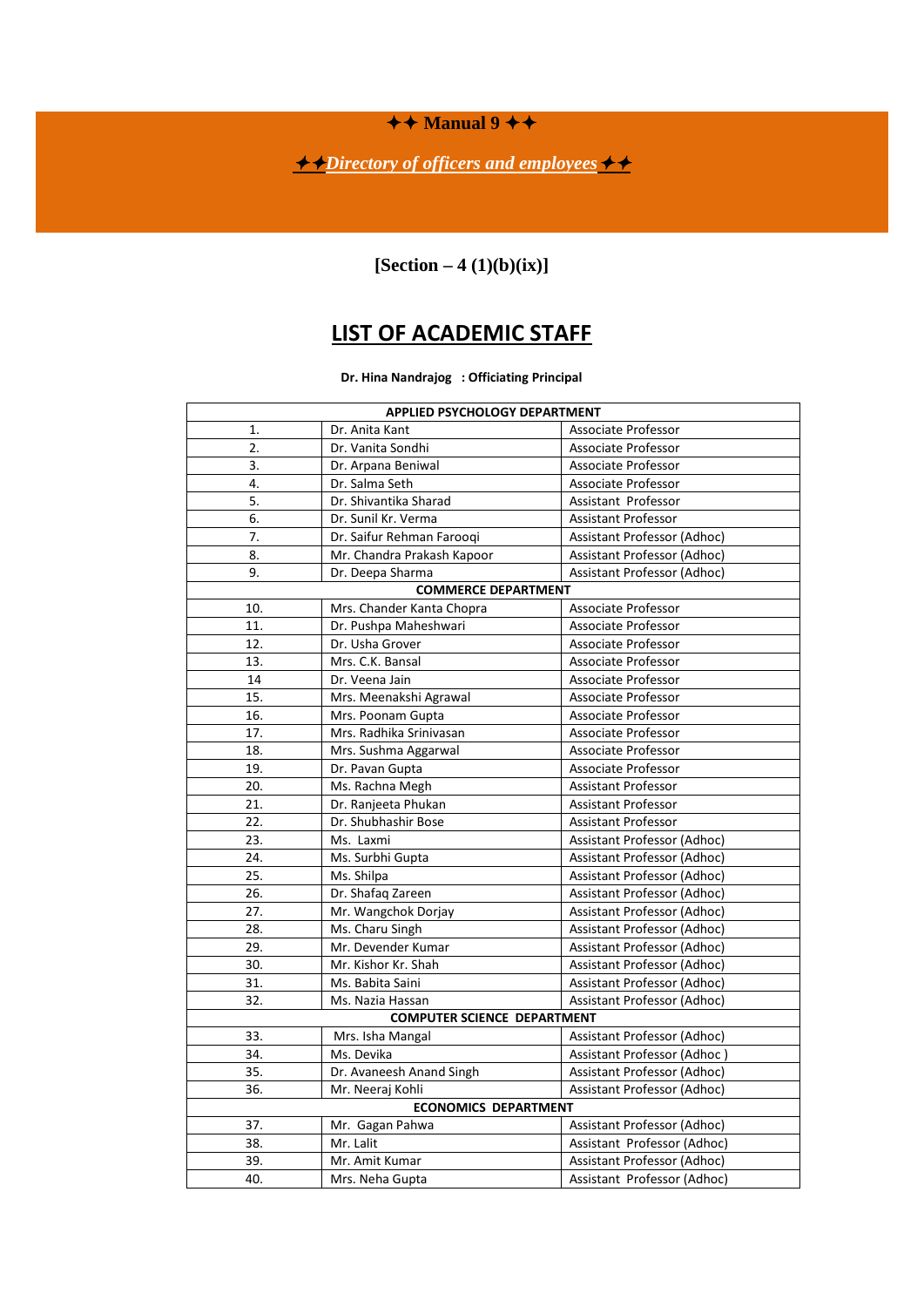| <b>ENGLISH DEPARTMENT</b> |                                       |                                                    |  |  |
|---------------------------|---------------------------------------|----------------------------------------------------|--|--|
| 41.                       | Mrs. Ranjana Mitra                    | Associate Professor                                |  |  |
| 42.                       | Ms. Saraswati Subbu                   | Associate Professor                                |  |  |
| 43.                       | Dr. Jyotika Elhance                   | Associate Professor                                |  |  |
| 44.                       | Dr. Hina Nandrajog                    | Associate Professor                                |  |  |
| 45.                       | Dr. Nalini G. Kapoor                  | Associate Professor                                |  |  |
| 46.                       | Ms. Sophia Pde                        | Assistant Professor                                |  |  |
| 47.                       | Mr. Abhishek Bhaskar                  | Assistant Professor (Adhoc)                        |  |  |
| 48.                       | Mr. Deeptangshu Das                   | Assistant Professor (Adhoc)                        |  |  |
| 49.                       | Ms. Anchala Paliwal                   | <b>Assistant Professor (Adhoc)</b>                 |  |  |
| 50.                       | Mr. Rengleen Kongsong                 | Assistant Professor (Adhoc)                        |  |  |
| 51.                       | Mr. Amit Kumar                        | Assistant Professor (Adhoc)                        |  |  |
| 52.                       | Ms. Chaandreyi Mukherjee              | Assistant Professor (Adhoc)                        |  |  |
| 53.                       | Ms. Yamini Malhotra                   | Assistant Professor (Adhoc)                        |  |  |
| 54.                       | Mr. Arunabha Bose                     | Assistant Professor (Adhoc)                        |  |  |
| 55.                       | Dr. Rakhi Verma                       | Assistant Professor (Adhoc)                        |  |  |
| 56.                       | Mr. Ashwin Rajeev                     | Assistant Professor (Adhoc)                        |  |  |
| 57.                       | Ms. Naveeta Negi                      | Assistant Professor (Adhoc)                        |  |  |
| 58.                       | Mr. Yumanam Rocky                     | Assistant Professor (Adhoc)                        |  |  |
|                           | <b>ENVIRONMENT STUDIES DEPARTMENT</b> |                                                    |  |  |
| 59.                       | Dr. Seema Sharma                      | Assistant Professor (Adhoc)                        |  |  |
|                           | <b>FOOD TECHNOLOGY DEPARTMENT</b>     |                                                    |  |  |
| 60.                       | Mrs. Purnima Vir                      | Associate Professor                                |  |  |
| 61.                       | Dr. Sukhneet Suri                     | Associate Professor                                |  |  |
| 62.                       | Ms. Meenaxi Lohia                     | Assistant Professor (Adhoc)                        |  |  |
|                           | <b>FRENCH DEPARTMENT</b>              |                                                    |  |  |
| 63.                       | Ms. Kanika Kumar                      | Assistant Professor (Adhoc)                        |  |  |
|                           | <b>HINDI DEPARTMENT</b>               |                                                    |  |  |
| 64.                       | Dr. Renu Sahni                        | Associate Professor                                |  |  |
| 65.                       | Dr. Saroj Kumar                       | Assistant Professor                                |  |  |
| 66.                       | Mr. Mukesh Kr. Burnwal                | Assistant Professor                                |  |  |
| 67.<br>68.                | Dr. Yojna Kalia<br>Dr. Amit Kumar     | Assistant Professor<br>Assistant Professor (Adhoc) |  |  |
| 69.                       | Dr. Sheetal                           | Assistant Professor (Adhoc)                        |  |  |
| 70.                       | Dr. Meena Pandey                      | Assistant Professor (Adhoc)                        |  |  |
| 71.                       | Dr. Anu Kumari                        | Assistant Professor (Adhoc)                        |  |  |
| 72.                       | Dr. Omvir Singh                       | Assistant Professor (Adhoc)                        |  |  |
| 73.                       | Dr. Pratibha Kumari Gemini            | Assistant Professor (Adhoc)                        |  |  |
| 74.                       | Dr. Babita Kumari                     | Assistant Professor (Adhoc)                        |  |  |
| 75.                       | Dr. Gyan Prakash                      | Assistant Professor (Adhoc)                        |  |  |
| 76.                       | Mr. Kapil Deo                         | Assistant Professor (Adhoc)                        |  |  |
| 77.                       | Mr. Uday Singh Meena                  | Assistant Professor (Adhoc)                        |  |  |
|                           | <b>HISTORY DEPARTMENT</b>             |                                                    |  |  |
| 78.                       | Ms. Rupalee Verma                     | Associate Professor                                |  |  |
| 79.                       | Dr. Yuthika Mishra                    | Associate Professor                                |  |  |
| 80.                       | Dr. Swati Ranjan Choudhary            | <b>Assistant Professor</b>                         |  |  |
| 81.                       | Ms. Gopika Bhandari                   | Assistant Professor                                |  |  |
| 82.                       | Dr. Sandhay Sharma                    | Assistant Professor                                |  |  |
| 83.                       | Dr. Shahnaz Begum                     | Assistant Professor (Adhoc)                        |  |  |
| 84.                       | Dr. Raman Kr. Singh                   | Assistant Professor (Adhoc)                        |  |  |
| 85.                       | Mr. Tulsi Chouhan                     | Assistant Professor (Adhoc)                        |  |  |
| 86.                       | Ms. Preeti                            | Assistant Professor (Adhoc)                        |  |  |
|                           | <b>MATHS DEPARTMENT</b>               |                                                    |  |  |
| 87.                       | Mrs. Vinay Trehan                     | Associate Professor                                |  |  |
| 88.                       | Mrs. Shobha Rani                      | Associate Professor                                |  |  |
| 89.                       | Mrs. Anju Nagpal                      | Associate Professor                                |  |  |
| 90.                       | Mrs. Anita Bakshi                     | Associate Professor                                |  |  |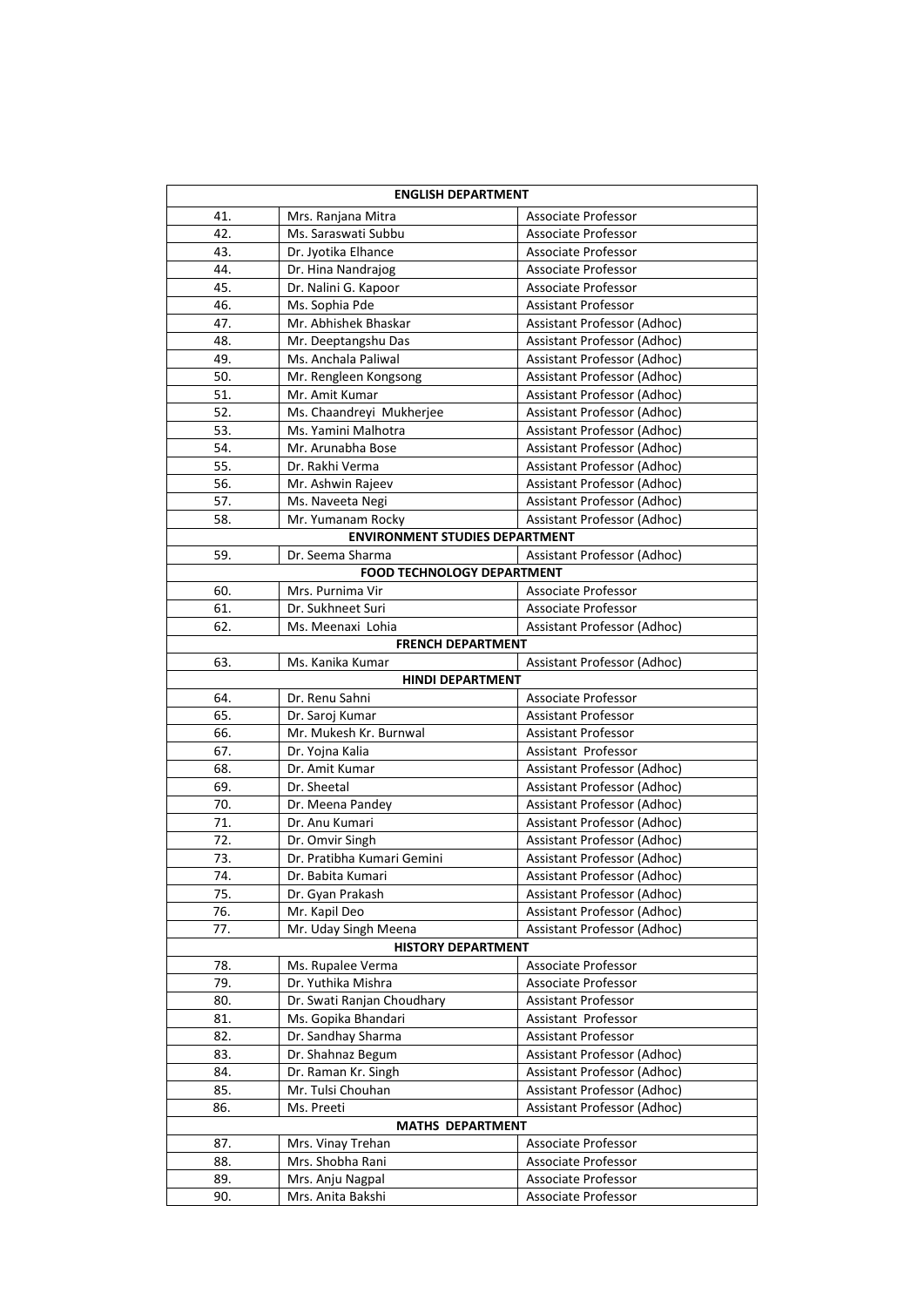| Ms. Seema Taneja<br>91.      |                               | Associate Professor         |  |  |  |
|------------------------------|-------------------------------|-----------------------------|--|--|--|
| 92.                          | Dr. Sandhya Sharma            | <b>Assistant Professor</b>  |  |  |  |
| 93.                          | Ms. Shivani Dubey             | Assistant Professor (Adhoc) |  |  |  |
| 94.                          | Ms. Preeti Chhachhia          | Assistant Professor (Adhoc) |  |  |  |
| 95.                          | Dr. Anil Kumar                | Assistant Professor (Adhoc) |  |  |  |
| 96.                          | Ms. Savita Rani               | Assistant Professor (Adhoc) |  |  |  |
|                              | <b>MUSIC DEPARTMENT</b>       |                             |  |  |  |
| 97.                          | Dr. Neeta Mathur              | Associate Professor         |  |  |  |
| 98.                          | Dr. Deepa Varshney            | <b>Assistant Professor</b>  |  |  |  |
| 99.                          | Mr. Rahul Prakash             | Assistant Professor (Adhoc) |  |  |  |
|                              | <b>OMSP DEPARTMENT</b>        |                             |  |  |  |
| 100.                         | <b>NIL</b>                    |                             |  |  |  |
|                              | PHYSICAL EDUCATION DEPARTMENT |                             |  |  |  |
| 101.                         | Dr. Meera Sood                | <b>Associate Professor</b>  |  |  |  |
| 102.                         | Dr. Rekha Sharma              | Assistant Professor (Adhoc) |  |  |  |
| POLITICAL SCIENCE DEPARTMENT |                               |                             |  |  |  |
| 103.                         | Dr. Kiran Paul                | Assistant Professor (Adhoc) |  |  |  |
| 104.                         | Ms. Sunita                    | Assistant Professor (Adhoc) |  |  |  |
| 105.                         | Ms. Shalini Prasad            | Assistant Professor (Adhoc) |  |  |  |
| 106.                         | Ms. Muskan                    | Assistant Professor (Adhoc) |  |  |  |
| 107.                         | Dr. Anjana Kumari             | Assistant Professor (Adhoc) |  |  |  |
| 108.                         | Ms. Priya Sharma              | Assistant Professor (Adhoc) |  |  |  |
| 109.                         | Mr. Digvijay Singh            | Assistant Professor (Adhoc) |  |  |  |
|                              | <b>SANSKRIT DEPARTMENT</b>    |                             |  |  |  |
| 110.                         | Dr. Shanno Grover             | Associate Professor         |  |  |  |
| 111.                         | Dr. Dhanpati Devi Kashyap     | <b>Assistant Professor</b>  |  |  |  |
| 112.                         | Dr. Ratish Chandra Jha        | Assistant Professor (Adhoc) |  |  |  |
| 113.                         | Dr. Veda Nidhi                | Assistant Professor (Adhoc) |  |  |  |
| 114.                         | Dr. Kamini Taneja             | Assistant Professor (Adhoc) |  |  |  |
| 115.                         | Dr. Abhay Kumar Shahdilya     | Assistant Professor (Adhoc) |  |  |  |
| 116.                         | Dr. Dilip Kumar Jaiswal       | Assistant Professor (Adhoc) |  |  |  |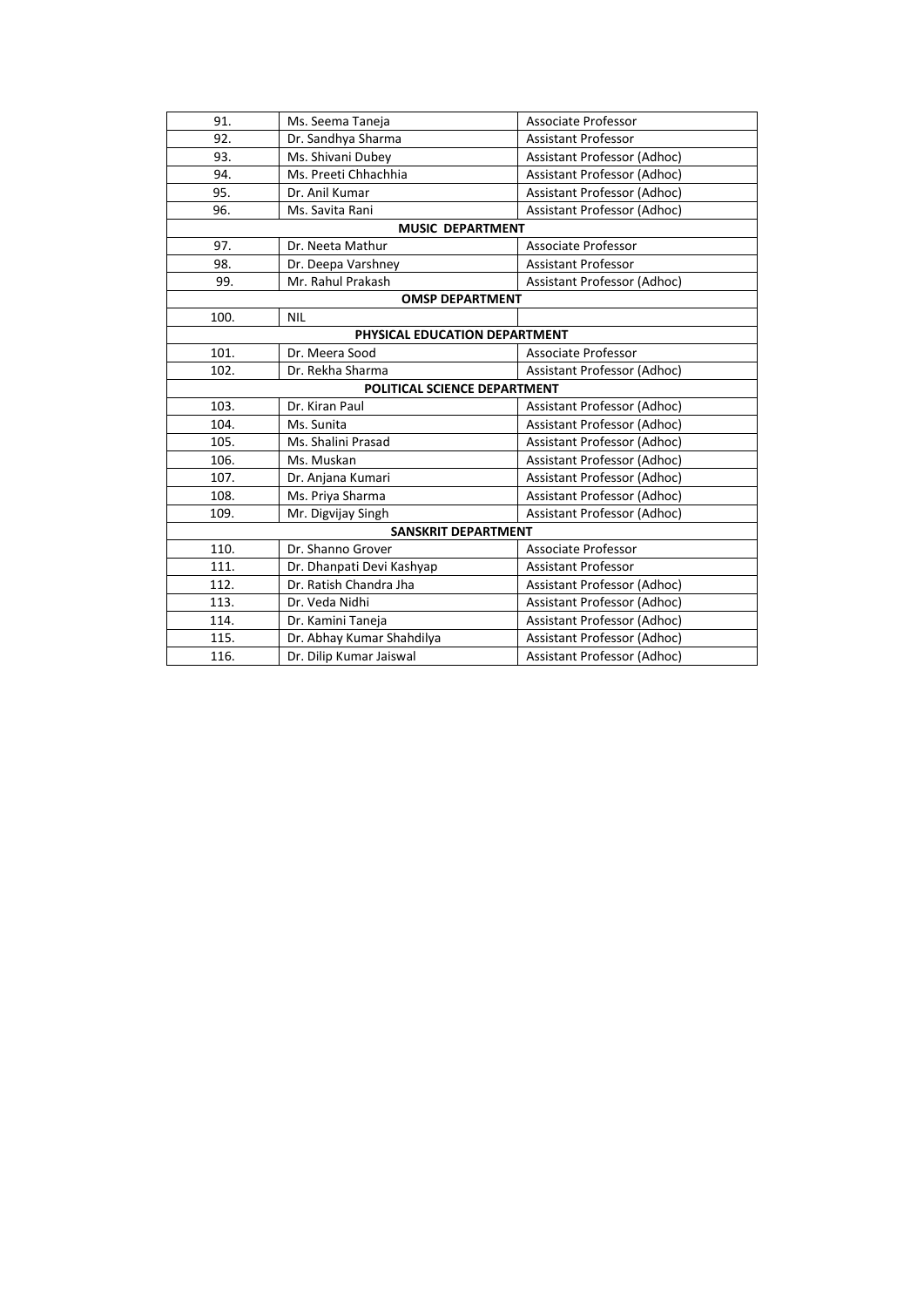## **LIST OF NON ACADEMIC STAFF**

| S.NO.                            | <b>Name of Employee</b><br><b>Designation</b> |                                                           |  |  |  |  |
|----------------------------------|-----------------------------------------------|-----------------------------------------------------------|--|--|--|--|
| <b>ADMINISTRATION DEPARTMENT</b> |                                               |                                                           |  |  |  |  |
| 1.                               | Mr. Kapil Tomar                               | Administrative Officer, Admn. Deptt. (on Contract)        |  |  |  |  |
| 2.                               | Mrs. Ruchika Arora                            | Sr. P.A. to Principal & Offg. A.O. (A/cs)                 |  |  |  |  |
| 3.                               | Mrs. Nisha Amar                               | Section Officer                                           |  |  |  |  |
| 4.                               | Mr. O.N. Sharma                               | Sr. Assistant                                             |  |  |  |  |
| 5                                | Mrs. Archana                                  | Assistant                                                 |  |  |  |  |
| 6.                               | Mrs. Priyanka                                 | Assistant (on Contract)                                   |  |  |  |  |
| 7.                               | Mrs. Nisha Devi                               | Junior Assistant                                          |  |  |  |  |
| 8.                               | Ms. Pallavi Sharma                            | Junior Assistant (on Contract)                            |  |  |  |  |
| 9.                               | Mr. Sharvan Kumar                             | Daftri (Offg. Junior Assistant)                           |  |  |  |  |
| 10.                              | Mr. Naresh Kumar                              | Daftri                                                    |  |  |  |  |
| 11.                              | Mr. Ashok Kr. Panchal                         | <b>Office Attendant</b>                                   |  |  |  |  |
| 12.                              | Mr. Bhupinder Kumar                           | <b>Office Attendant</b>                                   |  |  |  |  |
| 13.                              | Mr. R.S.Negi                                  | Office Attendant                                          |  |  |  |  |
| 14.                              | Mrs. Usha Rani                                | <b>Office Attendant</b>                                   |  |  |  |  |
| 15.                              | Mr. Rajesh Kr. Sharma                         | <b>Office Attendant</b>                                   |  |  |  |  |
| 16.                              | Mr. Bahadur Singh Bora                        | <b>Office Attendant</b>                                   |  |  |  |  |
| 17.                              | Mr. Rama Kant                                 | <b>Office Attendant</b>                                   |  |  |  |  |
| 18.                              | Mr. Manoj Kr. Manjhi                          | Chowkidar                                                 |  |  |  |  |
| 19.                              | Mr. Aberan Singh                              | Chowkidar                                                 |  |  |  |  |
| 20.                              | Mr. Rajpal                                    | Safai Karamchari                                          |  |  |  |  |
| 21.                              | Mr. Akash Mehra                               | Safai Karamchari                                          |  |  |  |  |
| 22.                              | Mr. Goverdhan                                 | Safai Karamchari (on Contract)                            |  |  |  |  |
| 23.                              | Mr. Adarsh                                    | Safai Karamchari (on Contract)                            |  |  |  |  |
| 24.                              | Mr. Ram Charit                                | Mali                                                      |  |  |  |  |
| 25.                              | Mr. Praduman                                  | Mali                                                      |  |  |  |  |
| 26.                              | Mr. Mangal Dass                               | Mali                                                      |  |  |  |  |
| 27                               | Mr. Dharam Pal Yadav                          | Mali (on Contract)                                        |  |  |  |  |
| 28.                              | Mr.                                           | Mali (on Contract)                                        |  |  |  |  |
|                                  | <b>ACCOUNTS DEPARTMENT</b>                    |                                                           |  |  |  |  |
| 29.                              | Mrs. Anuradha Arora                           | Sr. Assistant (Offg. S.O.)                                |  |  |  |  |
| 30.                              | Mrs. Vijay Bala                               | Assistant (Offg. Sr. Asstt)                               |  |  |  |  |
| 31                               | Mr. Javed Siddiqui                            | Junior Assistant                                          |  |  |  |  |
| 32.                              | Mrs. Shweta Tiwari                            | Junior Assistant (on Contract)                            |  |  |  |  |
| 33.                              | Mrs. Kranti Kardam<br>Mr. Brij Kishor         | Junior Assistant (on Contract)<br><b>Office Attendant</b> |  |  |  |  |
| 34.<br>35.                       | Mrs. Usha Rani                                | Office Attendant                                          |  |  |  |  |
|                                  | <b>LABORATORY STAFF</b>                       |                                                           |  |  |  |  |
| 36.                              | Mr. Abhishek Sharma                           | Sr. Technical Assistant (on Contract) Computer Deptt.     |  |  |  |  |
| 37.                              | Dr. Sanjeev Kaushik                           | Lab Assistant (App. Psy. Deptt.)                          |  |  |  |  |
| 38.                              | Mr. Suresh Kumar                              | Lab Assistant (Food Tech. Deptt.)                         |  |  |  |  |
| 39.                              | Mr. Deepak Thakur                             | Lab Attendant (App. Psy. Deptt)                           |  |  |  |  |
| 40.                              | Mr. Praveen Katariya                          | Lab Attendant (Food Tech. Deptt.)                         |  |  |  |  |
| 41.                              | Mr. Uday Veer                                 | Lab Attendant (on Contract) Computer Deptt.               |  |  |  |  |
| 42.                              | Mr. Sumit Kumar                               | Lab Attendant (on Contract) Computer Deptt.               |  |  |  |  |
|                                  | <b>LIBRARY STAFF</b>                          |                                                           |  |  |  |  |
| 43.                              | Mrs. Rajni Jindal                             | Librarian                                                 |  |  |  |  |
| 44.                              | Mrs. Veena Sharma                             | <b>Professional Assistant</b>                             |  |  |  |  |
| 45.                              | Mr. Barun Jyoti                               | Professional Assistant (on Contract)                      |  |  |  |  |
| 46.                              | Mrs. Rajni Sabharwal                          | Semi Prof. Assistant                                      |  |  |  |  |
| 47.                              | Mrs. Hema                                     | Semi Prof. Assistant (on Contract)                        |  |  |  |  |
| 48                               | Mr. Dheeraj Singh                             | Library Information                                       |  |  |  |  |
| 49                               | Mr. Chander Bhushan Dubey                     | Library Attendant (Offg. Library Asstt)                   |  |  |  |  |
| 50                               | Mr. Yogender Kumar                            | Library Attendant                                         |  |  |  |  |
| 51.                              | Mr. Chander Pal Singh                         | Library Attendant                                         |  |  |  |  |
| 52.                              | Mr. Sudhir Gidh                               | Library Attendant                                         |  |  |  |  |
| 53.                              | Mrs. Rekha                                    | Library Attendant (on Contract)                           |  |  |  |  |
|                                  | <b>MUSIC DEPTT.</b>                           |                                                           |  |  |  |  |
| 54.                              | Mr. Mujeeb Hilal                              | Tabla Accompanist                                         |  |  |  |  |
|                                  | <b>MEDICAL</b>                                |                                                           |  |  |  |  |
| 55.                              | Ms. Anuradha                                  | Nurse (on Contract)                                       |  |  |  |  |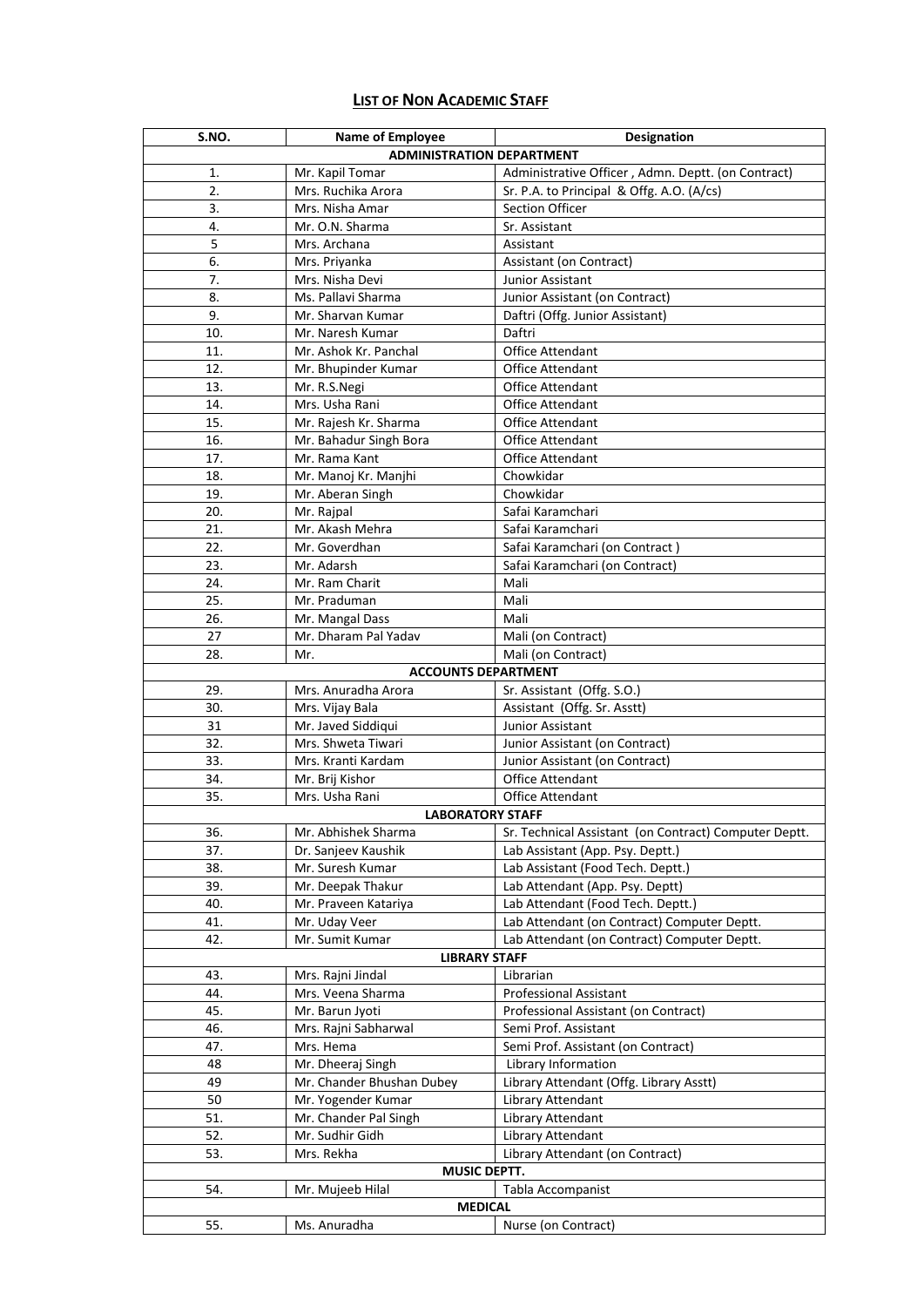$\leftrightarrow$  Manual 10  $\leftrightarrow$ 

**<u>★★Monthly remuneration received by each employee ★★</u>** 

**[Section – 4 (1)(b)(x)]**

**The pay scales of various teaching and non-teaching Positions are as prescribed by the University Grants Commission and adopted by the University of Delhi.**

| S.No.                   | <b>Posts</b>                                                   | <b>Pay Scale</b>            |
|-------------------------|----------------------------------------------------------------|-----------------------------|
|                         | Principal                                                      | $37400 - 67000 + AGP$ 10000 |
| $\overline{2}$          | <b>Associate Professor</b>                                     | $37400 - 67000 + AGP9000$   |
| $\overline{\mathbf{3}}$ | <b>Assistant Professor (Selection Grade) / Reader</b>          | $15600 - 39100 + AGP 8000$  |
| $\overline{\mathbf{4}}$ | <b>Assistant Professor in Sr. Scale</b>                        | $15600 - 39100 + AGP 7000$  |
| $\overline{\mathbf{5}}$ | <b>Assistant Professor &amp; Librarian</b>                     | $15600 - 39100 + AGP6000$   |
| $\overline{6}$          | <b>Administrative Officer</b>                                  | $15600 - 39100 + GP$ 5400   |
| $\overline{7}$          | <b>Section Officer, Sr. P.A.</b>                               | $9300 - 34800 + GP$ 4600    |
| $\overline{\mathbf{8}}$ | <b>Professional Asstt. (Library)</b>                           | $9300 - 34800 + GP$ 4200    |
| $\overline{9}$          | <b>Sr. Asst/Scientific Asstt</b>                               | $9300 - 34800 + GP$ 4200    |
| 10                      | Semi-Prof. Asstt.                                              | $5200 - 20200 + GP$ 2800    |
| 11                      | <b>Office Assistant/Lab Assistant</b>                          | $5200 - 20200 + GP$ 2400    |
| 12                      | Jr. Asstt./G.O., & Caretaker                                   | $5200 - 20200 + GP$ 1900    |
| 13                      | Lab. Attendant, Library Attendant, Daftri, Office<br>Attendant | $5200 - 20200 + GP$ 1800    |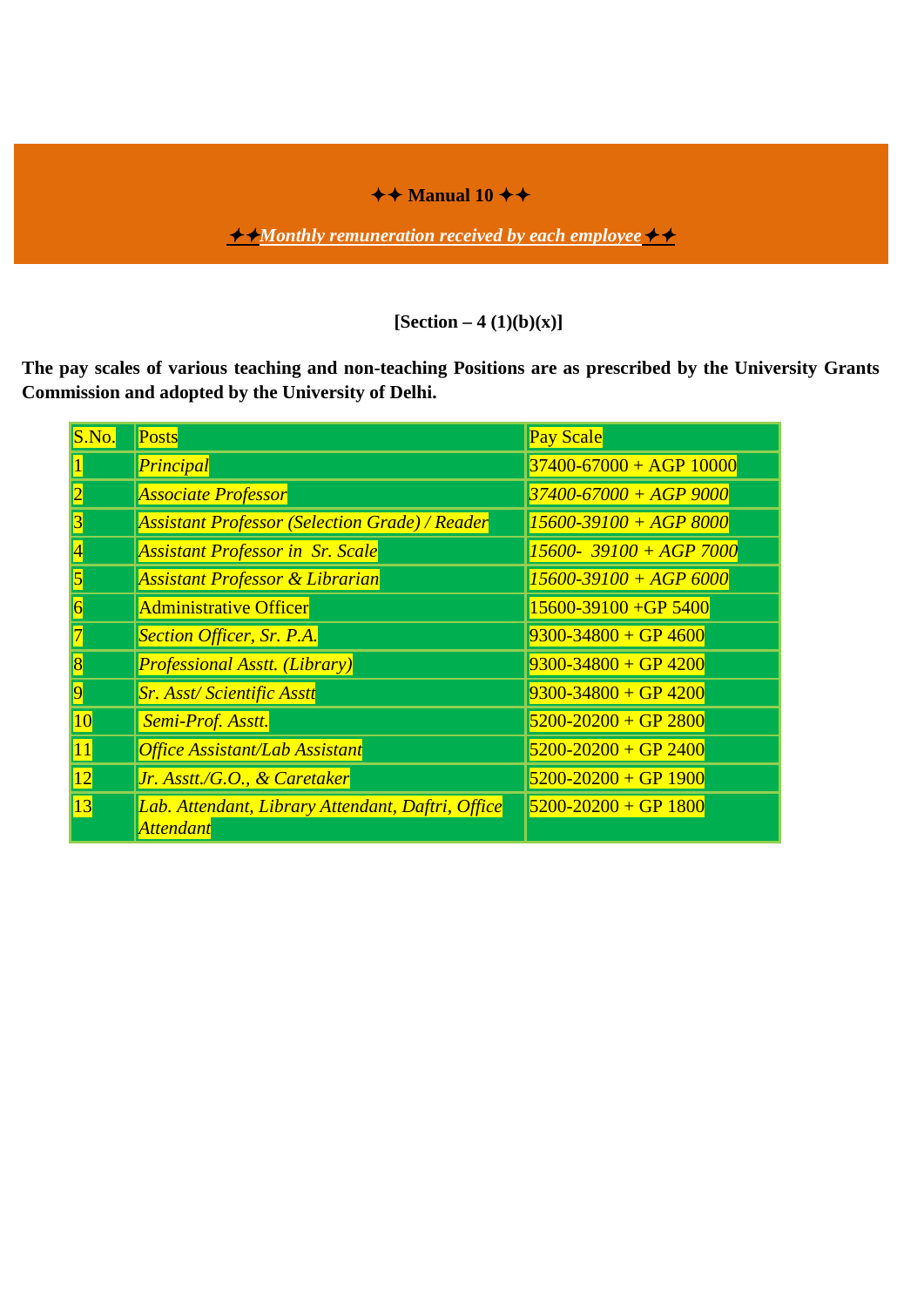# $\overline{+}$  Manual 11  $\overline{+}$

*<u>★ ↑The Budget Allocation of the College</u>* 

## **[Section – 4 (1)(b)(xi)]**

- 1. The budget and the financial estimates are as approved by the Governing Body and presented before the University/UGC and Delhi Govt. for approval/sanction.
- 2. The College received 95% grant from University Grants Commission.
- 3. The College received the 5% grant from Delhi Government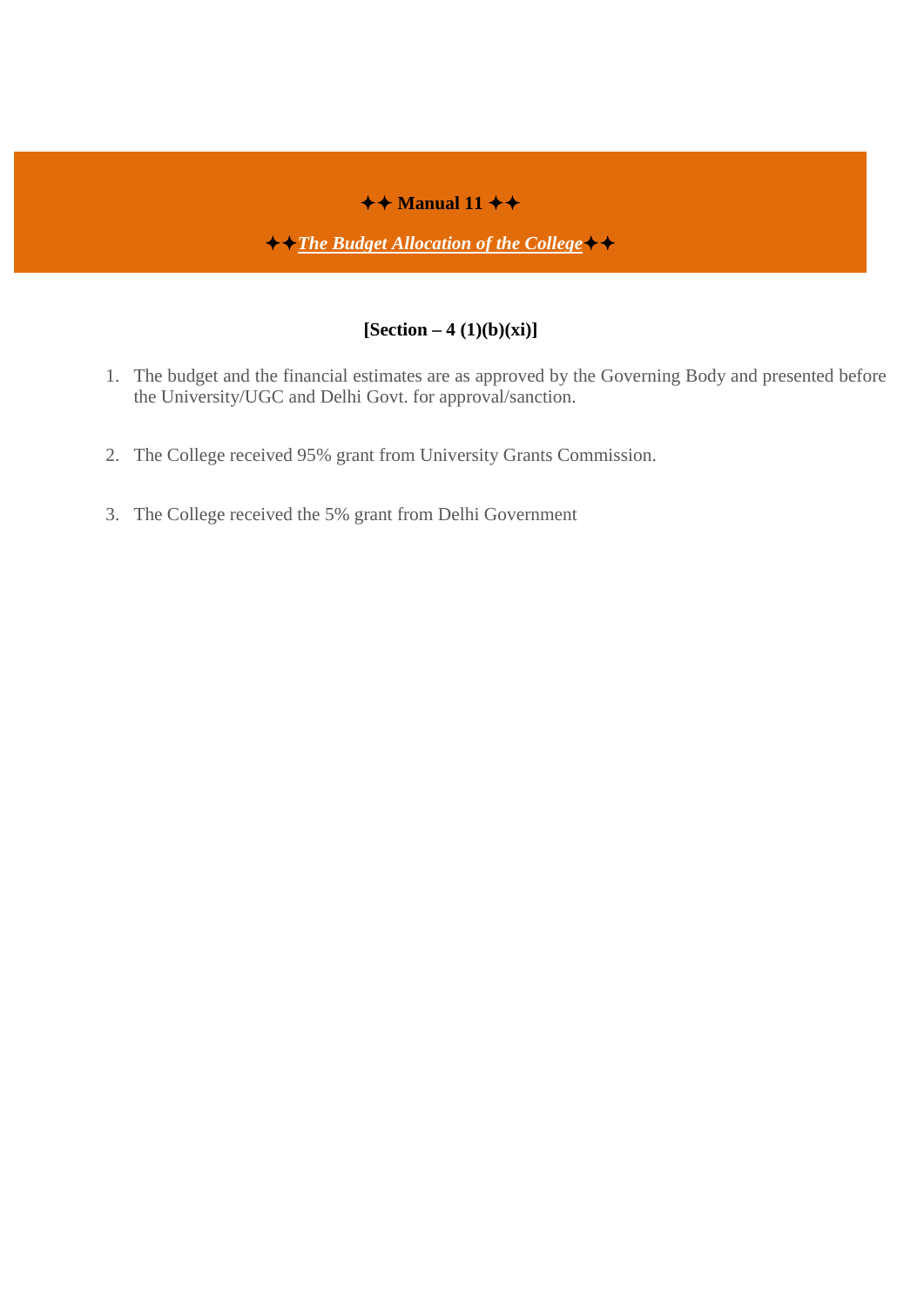$\leftrightarrow$  Manual 12 $\leftrightarrow$ 

*<u>Manner of execution of subsidy programmes*</u>

**[Section – 4 (1)(b)(xii)]**

 $\triangleright$  Not applicable to the College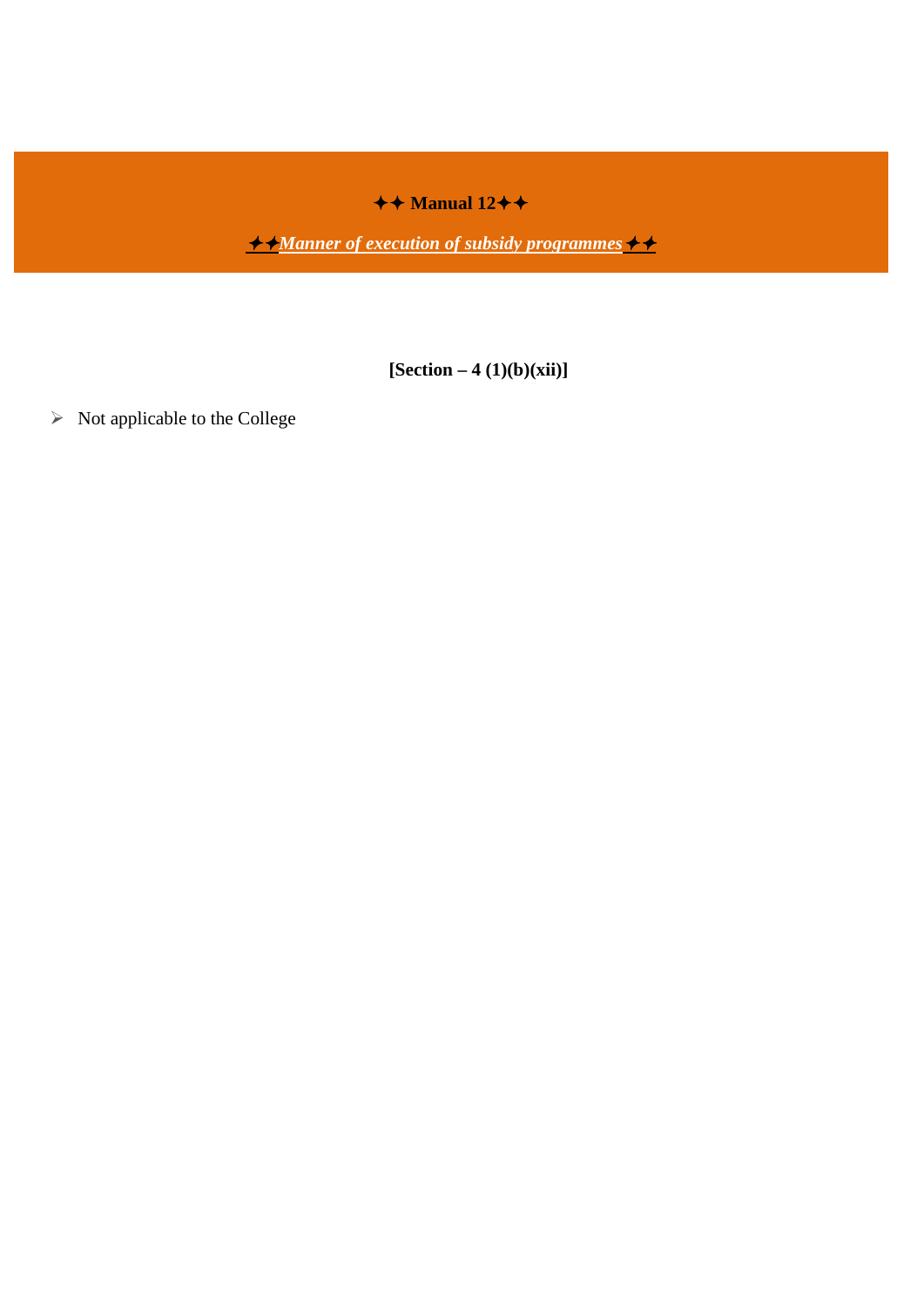$\leftrightarrow$  Manual 13 $\leftrightarrow$ 

*PARTICULARS OF RECIPIENTS OF CONCESSIONS, PERMITS OR AUTHORIZATIONS GRANTED*

**[Section 4(1)(b)(xiii)**

 $\triangleright$  As per university of Delhi and Delhi Government provision.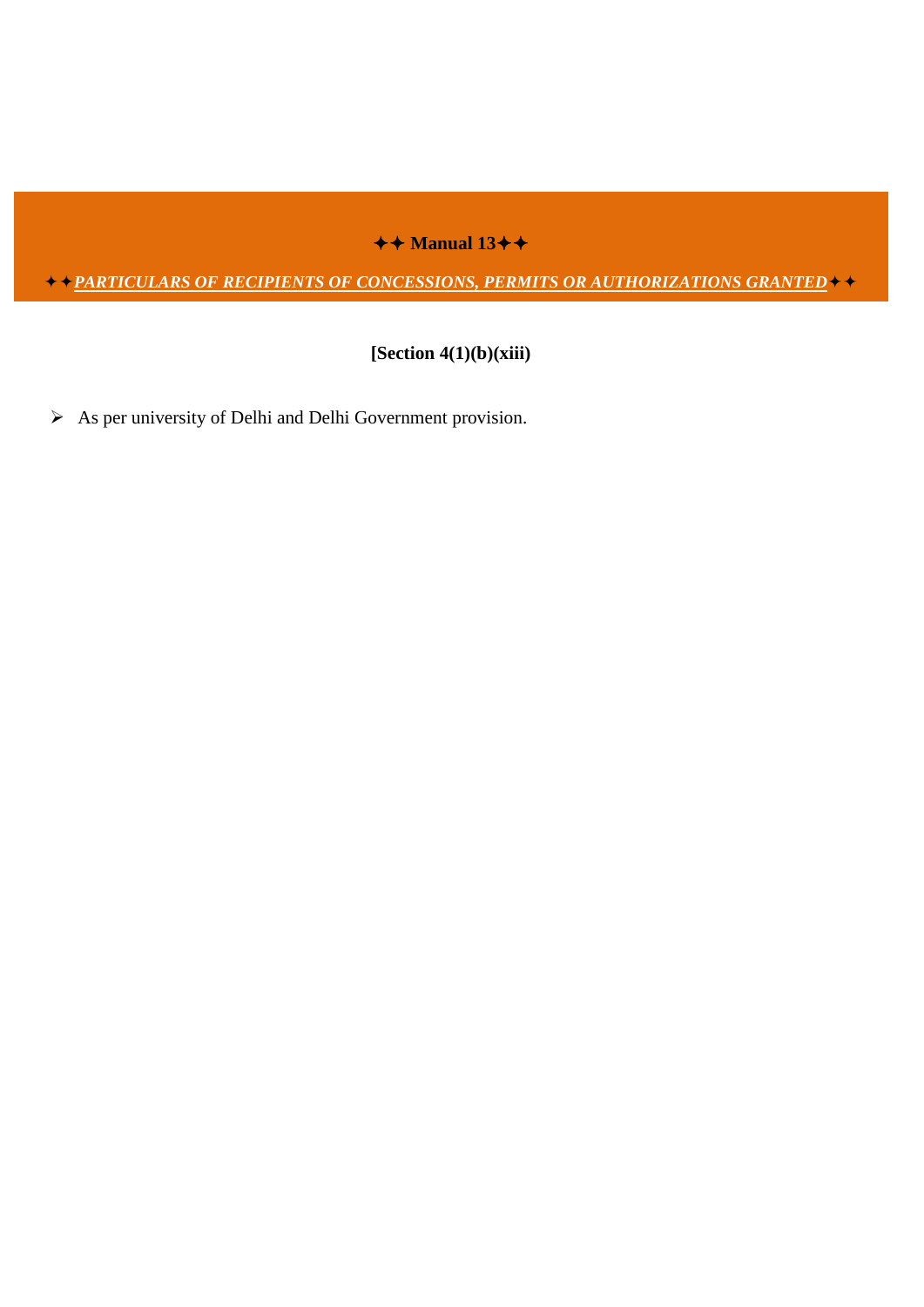$\rightarrow$  **Manual 14**  $\rightarrow$ 

*Information available in electronic form*

**[Section – 4 (1)(b)(xiv)]**

## **Information available in electronic form**

All the manuals hereunder and the other information about the college is available on the college website [http://www.vivekanandacollege.edu.in](http://www.vivekanandacollege.edu.in/)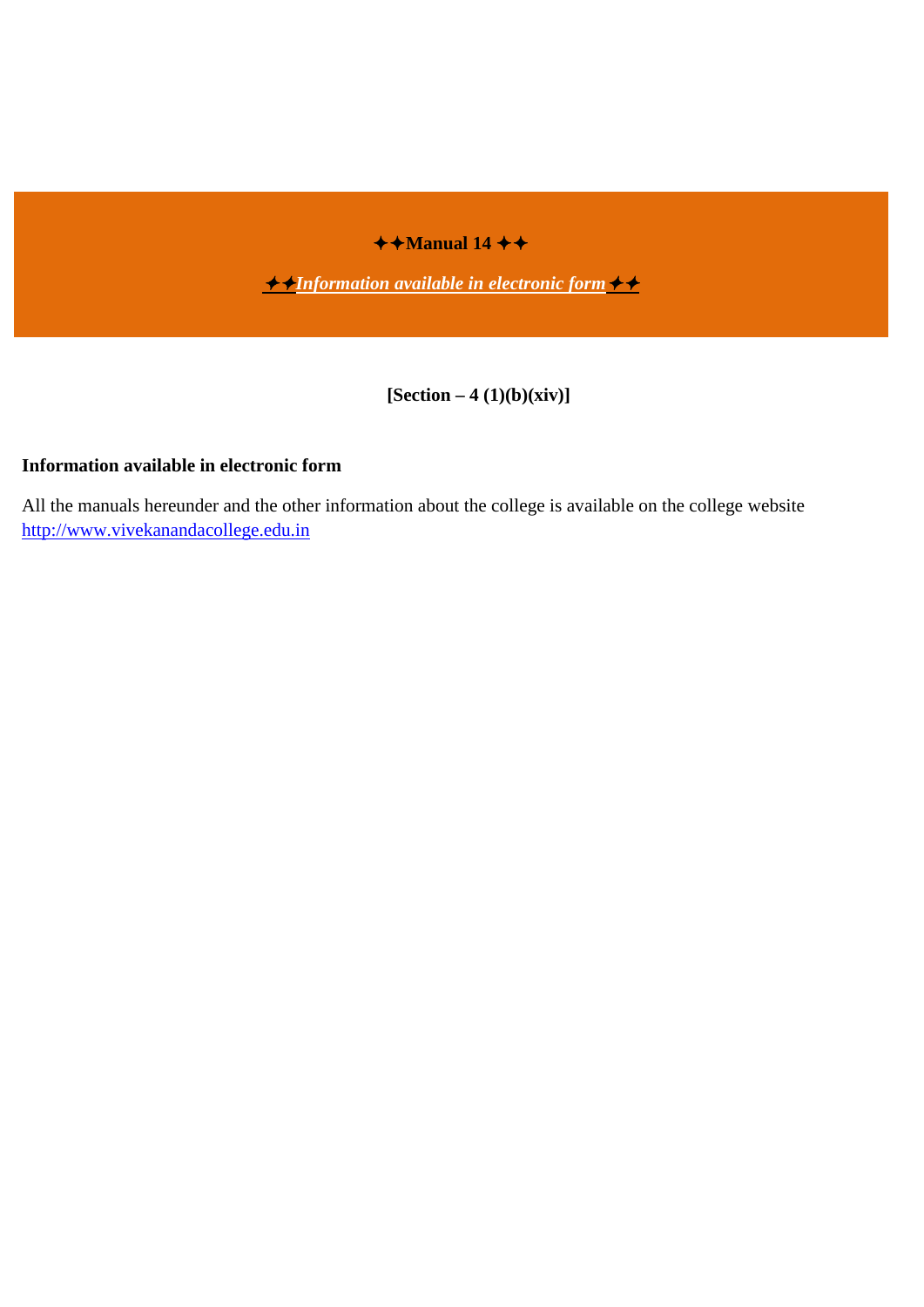# $\leftrightarrow$  Manual 15  $\leftrightarrow$

# *Means, methods and facilities available to citizens for obtaining information*

## **[Section 4(1)(b)(xv)]**

1. Citizens may submit a written application for information to the Public Information Officer.

2. Citizens are free to meet the authorities with the prior appointment on all working days.

3. Through Notice Boards, College Prospectus, University Calendars and various other information which are available on college website.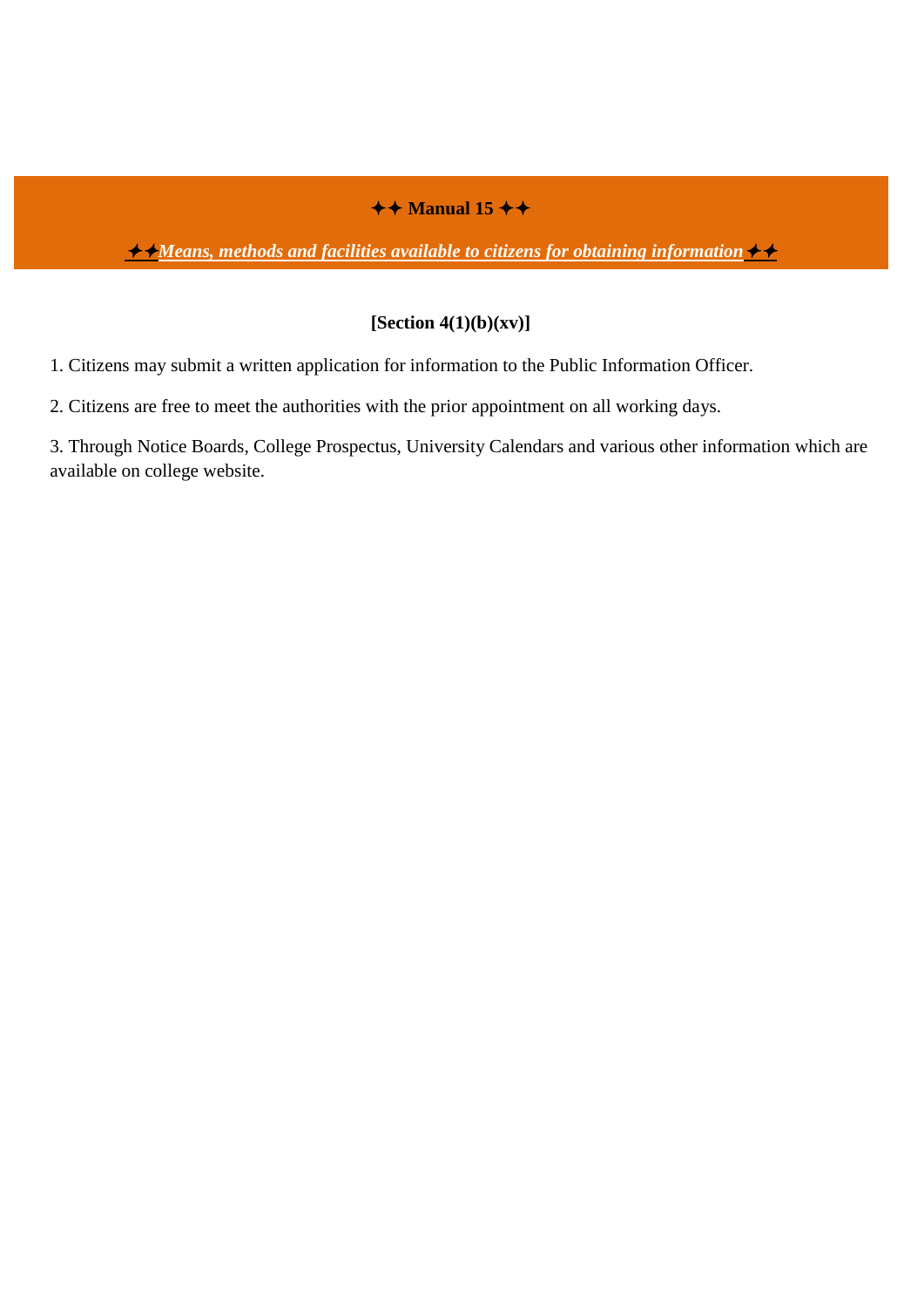## $\leftrightarrow$  Manual 16  $\leftrightarrow$

# **<del></del><del></del> <del></del>∠</del>** *List of Information Officers*

## **[Section 4(1)(b)(xvi)**

## ASSISTANT PUBLIC INFORMATION OFFICER

| S.No. | Designation of Officer | <b>Postal Address</b>                              | Tel.No.  | email                   | Demarcation of |
|-------|------------------------|----------------------------------------------------|----------|-------------------------|----------------|
|       |                        |                                                    |          |                         | Area /         |
|       |                        |                                                    |          |                         | Activities if  |
|       |                        |                                                    |          |                         | more than 1    |
|       |                        |                                                    |          |                         | PIO is there   |
|       | Dr. Sanjeev Kaushik    | Vivekananda College,<br>VivekVihar, Delhi - 110095 | 22150100 | vivac $2008@$ gmail.com | N.A.           |

## PUBLIC INFORMATION OFFICER

| S.No. | Designation of Officer                          | Postal Address                                     | Tel.No.  | email                   | Demarcation of |
|-------|-------------------------------------------------|----------------------------------------------------|----------|-------------------------|----------------|
|       |                                                 |                                                    |          |                         | Area /         |
|       |                                                 |                                                    |          |                         | Activities if  |
|       |                                                 |                                                    |          |                         | more than 1    |
|       |                                                 |                                                    |          |                         | PIO is there   |
|       | Dr. Vanita Sondhi<br><b>Associate Professor</b> | Vivekananda College,<br>VivekVihar, Delhi - 110095 | 22150100 | vivac $2008@$ gmail.com | N.A.           |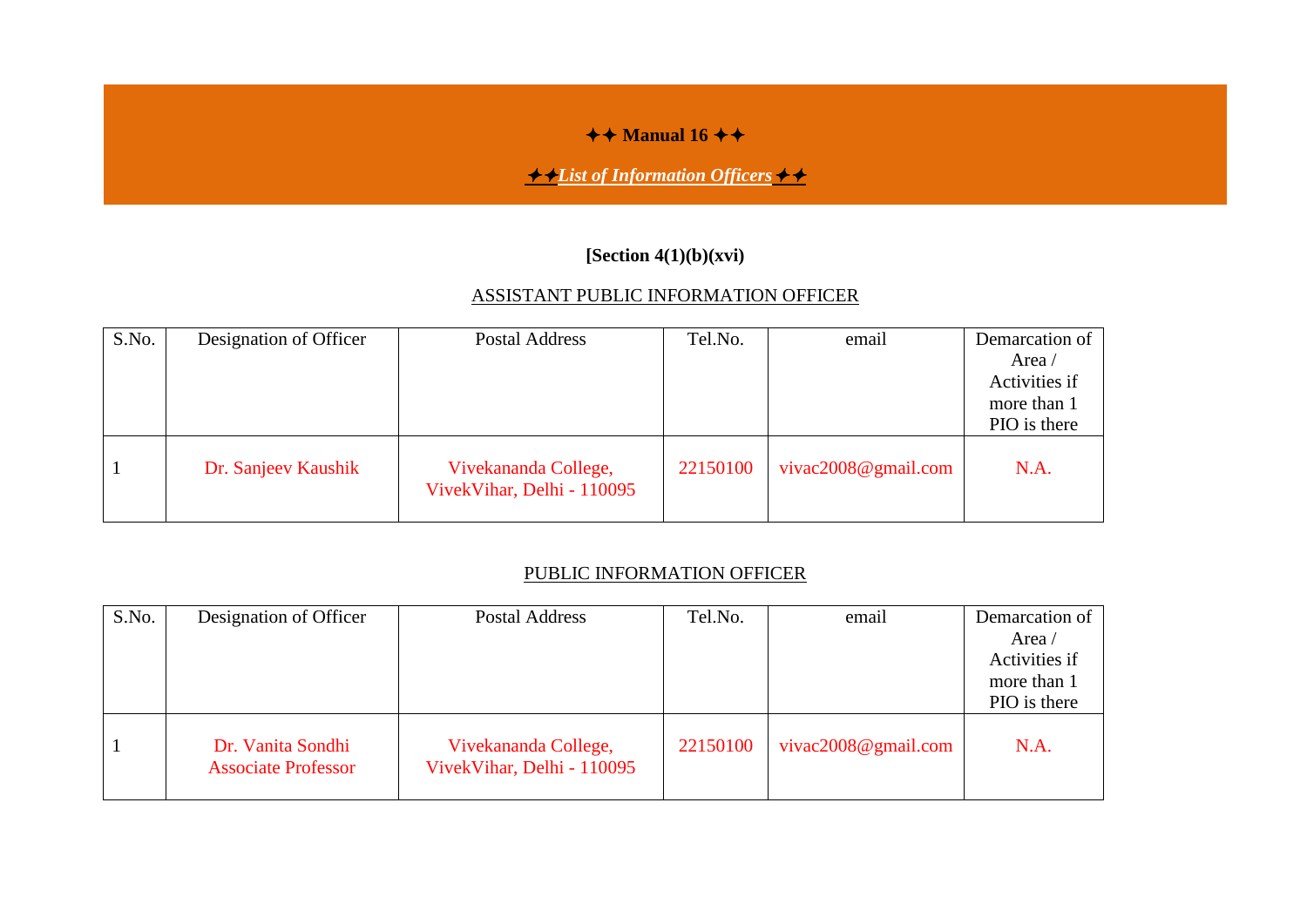## **FIRST APPELLATE AUTHORITY**

| S.No. | Designation of Officer               | Postal Address                                      | Tel.No.  | email                   | Demarcation of |
|-------|--------------------------------------|-----------------------------------------------------|----------|-------------------------|----------------|
|       |                                      |                                                     |          |                         | Area /         |
|       |                                      |                                                     |          |                         | Activities if  |
|       |                                      |                                                     |          |                         | more than 1    |
|       |                                      |                                                     |          |                         | PIO is there   |
| 1.    | Dr. HinaNandrajog<br>Offg. Principal | Vivekananda College,<br>VivekVihar, Delhi $-110095$ | 22150100 | vivac $2008@$ gmail.com | N.A.           |